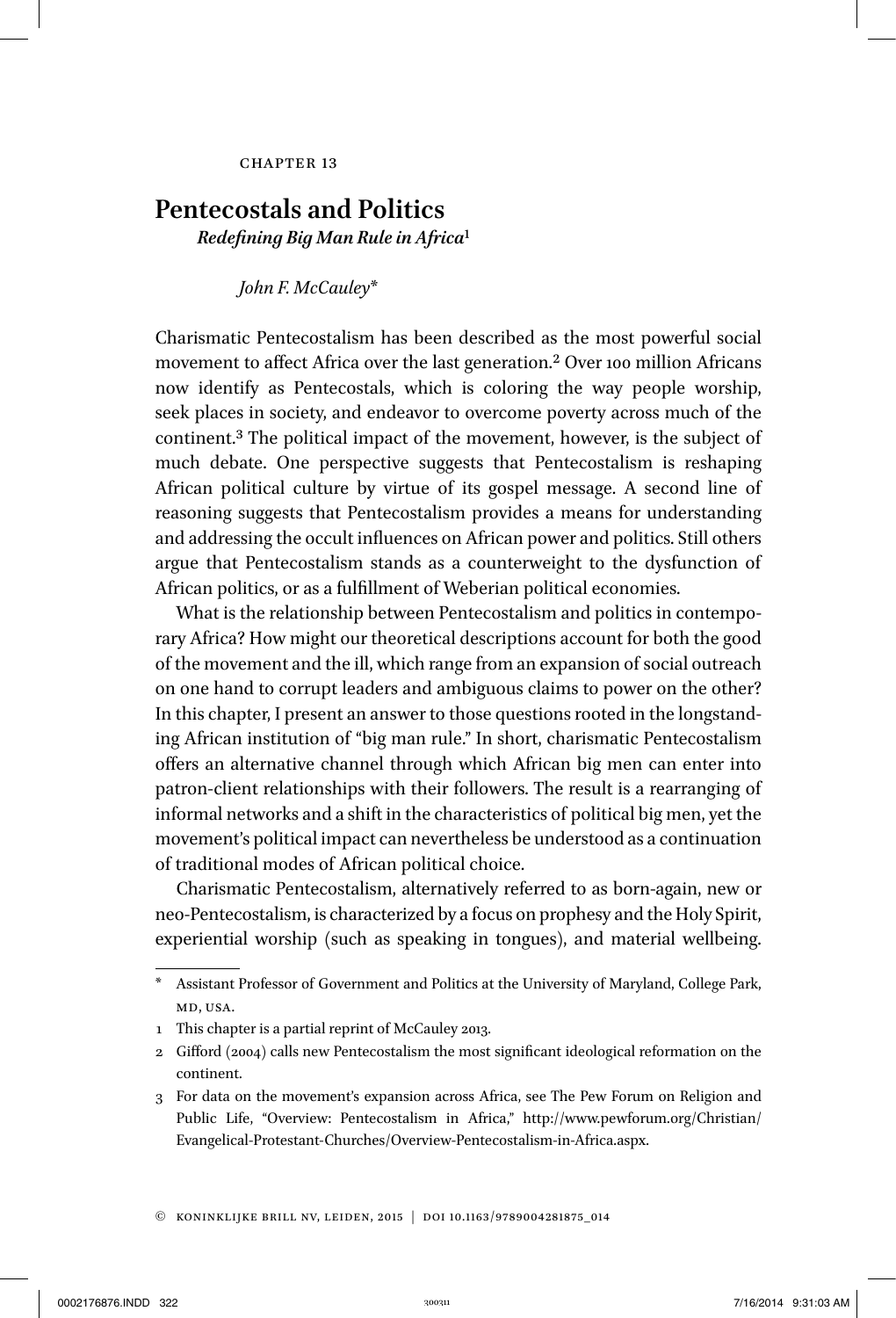Its spread began in the late 1970s, as a new generation of churches and leaders distinguished themselves from the classic, mission-based Pentecostal churches. A puzzle for social scientists interested in the movement's expansion in Africa is that, in its origins, charismatic Pentecostalism represented an apolitical turn toward the individual's spiritual and material needs; politics, most of the early charismatics suggested, was a "dirty business" of corrupt exchange and insincere dialogue (see Ojo 2006). Yet, the movement's expansion has been so overwhelming that a political role, in one form or another, has become unavoidable in many African countries, particularly the Anglophone ones. Thus, how does a movement initially wary of the political process assume a political position commensurate with its newfound and important social influence? Does Pentecostalism generate advantages in the formal politics of elections and parties? Does it provide a platform for understanding contestation and conflict? Or does it influence the informal institutions that feature prominently in the politics of the region? Viewing charismatic Pentecostalism as a new form of political big man rule provides a common answer to these distinct areas of political involvement.

Scholars have already applied the big man label as a description of leadership in the charismatic Pentecostal movement. Paul Gifford, for example, notes a shift away from popular participation and toward a model of "unchallengeable big men" (Gifford 2004:188). David Maxwell (1998) applies the concept of the big man to the leadership structure of the Zimbabwe Assemblies of God Africa (zaoga) revivalist movement. Ruth Marshall (2009:105–107) describes the new forms of prestige that have made leaders of the born-again Pentecostal churches in Nigeria analogous to political big men, and Ogbu Kalu (2008) writes of the "big man of the big God." While the term resonates with observers of superstar pastors, megachurches, and excessively rich Pentecostal benefactors, largely missing from the discussion has been a careful analysis of the political implications.

The chapter begins with a review of scholarly perspectives on Pentecostalism in Africa, and then of the notion of big man rule as it applies to the political distribution of resources and loyalty. Focusing on the role of informal institutions and the importance of ethnic ties in patron-client relations, I characterize the region's politics as deeply reliant on reciprocal relations between big men patrons and their loyal followers. I then explore the contemporary breakdown in the traditional system that has created space for the charismatic Pentecostal movement to emerge, for some, as an alternative to kinship ties. I argue that the financial crisis of the late 1970s sparked a change in social values and an opportunity for new norms to develop. Furthermore, an expanding government administration has undercut the strength of customary norms,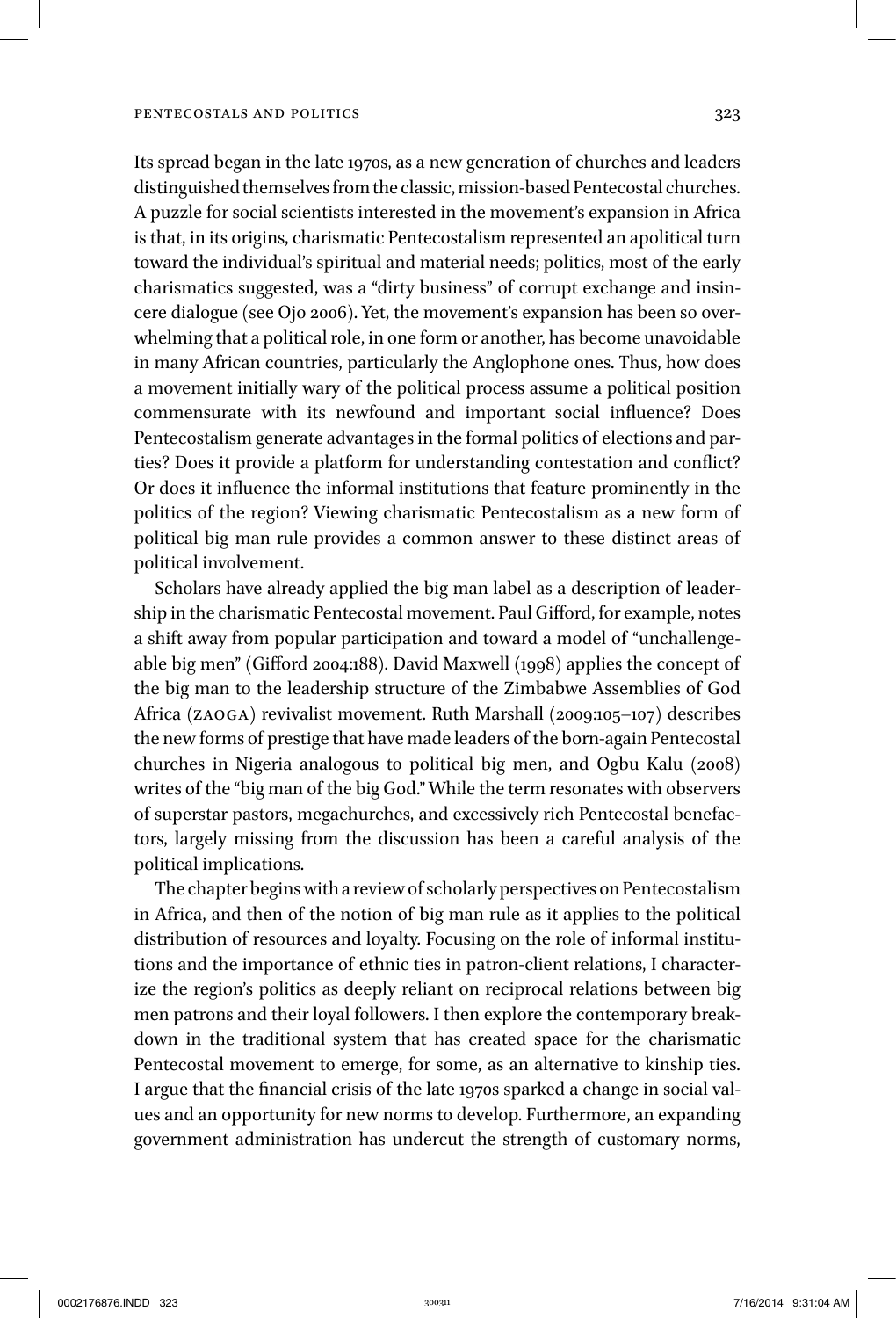but the state has remained weak in its ability to address social welfare needs. Finally, the increasing urbanization of African states pulls individuals away from their traditional support networks. The outcome is an upsurge in the need for new networks of support, and in the space for revivalist religious movements to fill that void and gain popular salience. Next, I consider the features of charismatic Pentecostalism that make this particular movement an appealing contemporary alternative for both patrons and clients, with respect not only to their customary kinship ties but also to traditional, mainline churches. Finally, I consider the impact of Pentecostal big man rule on the three dimensions of African politics noted above: formal electoral politics, contestation and conflict, and the informal institutions central to African political exchange.

The approach I take in this chapter is admittedly a more instrumentalist one than most accounts of the new and powerful Pentecostal movement in the region: I give greater attention to the social benefits of leadership and belonging in charismatic Pentecostal churches, and less attention to the spiritual dimension of charismatic worship. Yet, the social equilibrium that I present between Pentecostal leaders and their followers turns critically on congregants' embrace of the authority of their big man pastor as close to God-like. Similarly, the existence of a Pentecostal form of big man rule depends on leaders who embrace their special callings to bring the Holy Spirit to worshippers. From that foundation of spiritual commitment, a patron-client form of exchange can develop in mutually beneficial fashion. Thus, the social benefits of big man rule need not be viewed as the purpose behind charismatic Pentecostal worship. Rather, this chapter intends to highlight the sociopolitical outcomes that emerge when Pentecostals and their leaders engage in their particular form of Holy Spirit worship.

The argument is based on evidence collected during two-years of field research, conducted primarily in Ghana but also Nigeria. Data for the project include interviews with over 40 Pentecostal leaders and 500 congregants of various denominations, as well as ongoing observation in a number of charismatic Pentecostal congregations. While the data that informed the project are drawn from a limited geographic area, the argument is intended to apply broadly to the movement that affects much of sub-Saharan Africa.

#### **Perspectives on Pentecostalism in Africa**

The rapid expansion and the complexity of charismatic Pentecostalism in Africa has inspired a number of interpretations, each of which adds to our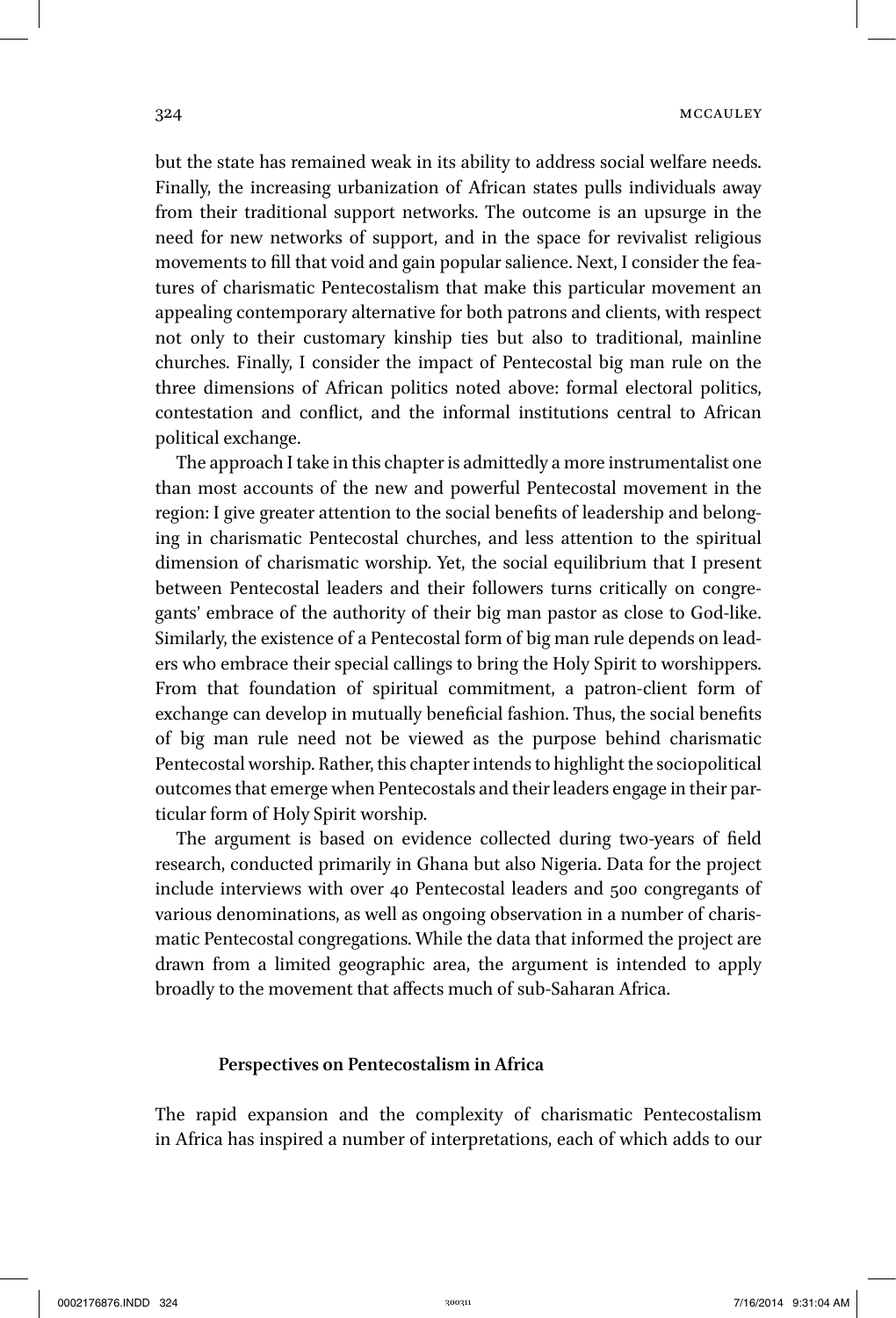collective understanding of the movement's social and political impact. From a theological perspective, Yong describes African Pentecostalism's encounter with the political realm as a reshaping of African political culture through the gospel message (see Yong 2010). Understanding Jesus as a sanctifier, healer, and coming king, as Yong suggests Pentecostals do, inspires a desire for social outreach and a broader engagement in political affairs, in order to reflect biblical teachings. That perspective offers one account for the shift toward political engagement, and it explains some of the positive, pro-social contributions of the movement.

Other scholars, conversely, recognize the strong ties between new Pentecostalism and the challenges posed by a globalizing, capitalist world. Given the anxiety that arises as political economic structures change, as well as the appeal of material gain with little effort, the practice of charismatic Pentecostalism can be viewed as an extension of occult practices. On one hand, participants rely on prophesy and magic to attain material ends; on the other, they condemn the explicit use of witchcraft and morally ambiguous means of reaching those ends (see, for example, Comaroff and Comaroff 1999). Lindhardt thus describes charismatic Pentecostal churches as providing a means for navigating the mystic, occult forces in African society, and for putting the occult economy into an acceptable, contemporary format (Lindhardt 2009). This approach offers an account of the perhaps darker side of charismatic Pentecostalism, insofar as occult practices are often more private and thus free from broader scrutiny. Emphasis on the occult can also give rise to "false prophets" who might exploit participants for personal enrichment.

A third perspective suggests that the dysfunction of African politics created pressure for a new sociopolitical approach, to which revivalist religious movements like charismatic Pentecostalism are particularly well suited. In the post-Independence period, corruption, mismanagement, and general political failure came to define much of African politics. In that context, charismatic Pentecostalism offered a plausible social alternative, prioritizing a rupture from the past and the centrality of new miracles as counter forces against the demonic.4 In viewing the movement as a response to political failure, we gain insights into the explicit political impact of charismatic Pentecostalism—in terms of, for example, a rejection of corruption, the fragility of democratic support, and the role of inter-group conflicts. What this perspective often sets aside are the informal patterns of political exchange that have long persisted in African politics and that will continue to play a central role so long as formal political institutions remain weak.

<sup>4</sup> For an excellent summary of this view, see Marshall (2009).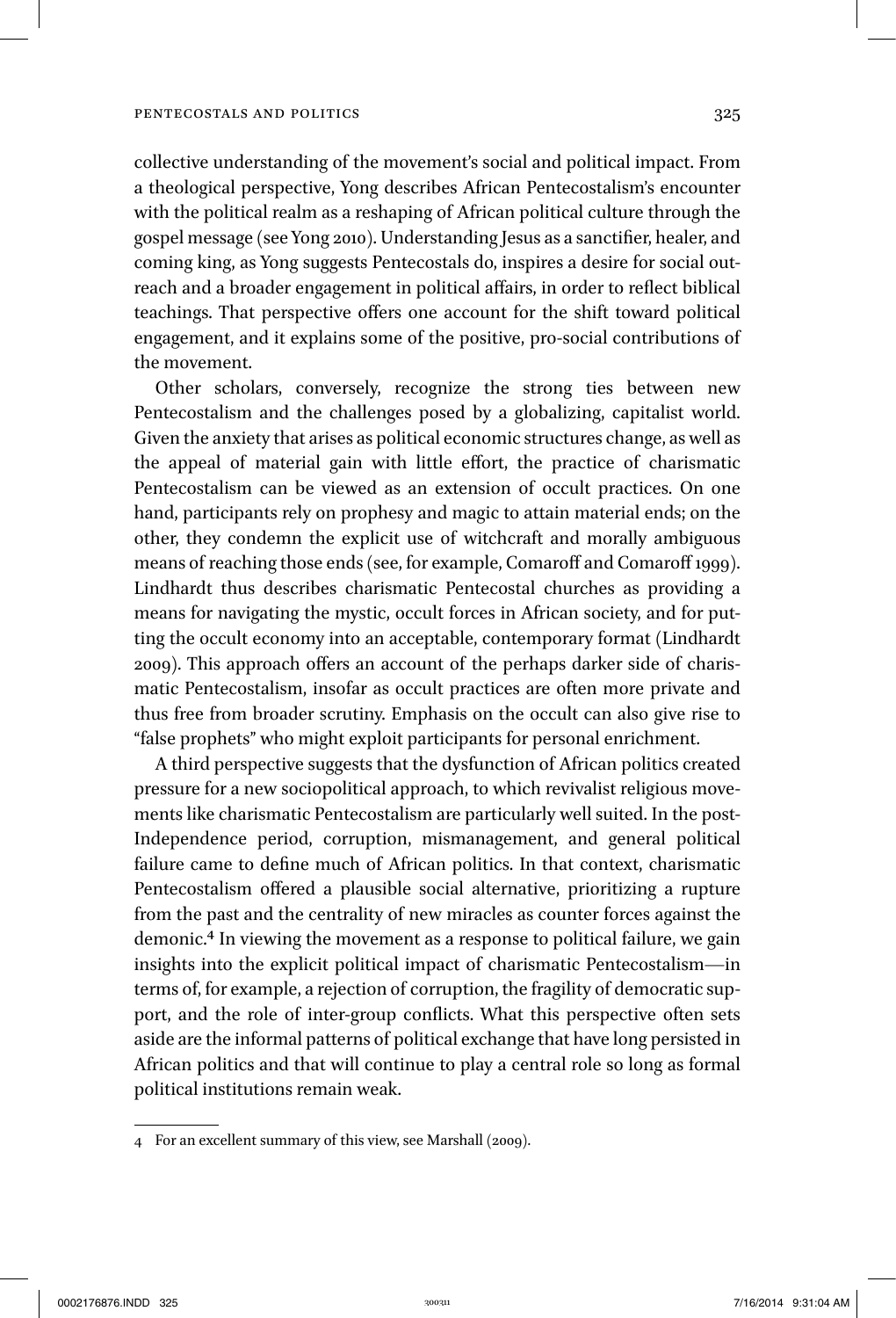Finally, some suggest a Weberian, Protestant work ethic as the explanation for charismatic Pentecostalism's success in Africa. Meagher, for example, sees conversion to new Pentecostal churches as an embrace of education, skills, legitimate access to resources and opportunities, and modern means of social advancement (Meagher 2009). This view offers sociological grounds for the pro-social outcomes associated with the new Pentecostal movement, though it has less to contribute to debates over the morally ambiguous elements of the movement and its leaders.

Viewing charismatic Pentecostalism as a new form of big man rule in Africa builds on these literatures while preserving the traditional preeminence of patron-client exchange in African politics. Rather than explaining one type of impact (such as pro-social community outreach) or another (such as the reliance on occult forces and self-aggrandizing prophets), the argument for Pentecostal big man rule highlights the shared incentives of elites and masses that generate both positive and negative sociopolitical outcomes. In a shared embrace of the Holy Spirit, Pentecostal leaders and their followers nevertheless operate in an informal institutional setting where critical needs must be met. This argument explains how charismatic worship can create, as a by-product, a new outlet for addressing those needs.

### **Traditional Big Man Rule in Africa**

Big man rule conventionally describes the relationships between patron and client in a patrimonial system, with an emphasis on the personal—sometimes almost mystical—power of the patron and the distance between leader and subject. Notorious leaders like Mobutu Sese Seko, Félix Houphouët-Boigny, and Daniel arap Moi are frequently cited as examples in the African context, but the concept of the big man applies equally well to contemporary leaders and to local chiefs or powerful figures who operate below the national level.5 The essence of the patron-client relationship is that patrons provide material resources, services, and opportunities—to which they as big men have access but others do not—to their followers in exchange for loyal support and allegiance (Hyden 2006). That relationship ensures that clients have their welfare needs met directly, and that big men enjoy the authority and legitimacy necessary to maintain power.

<sup>5</sup> For example, David Booth and Frederick Golooba-Mutebi (2012) characterize the current Rwandan regime as a patrimonial, big man state.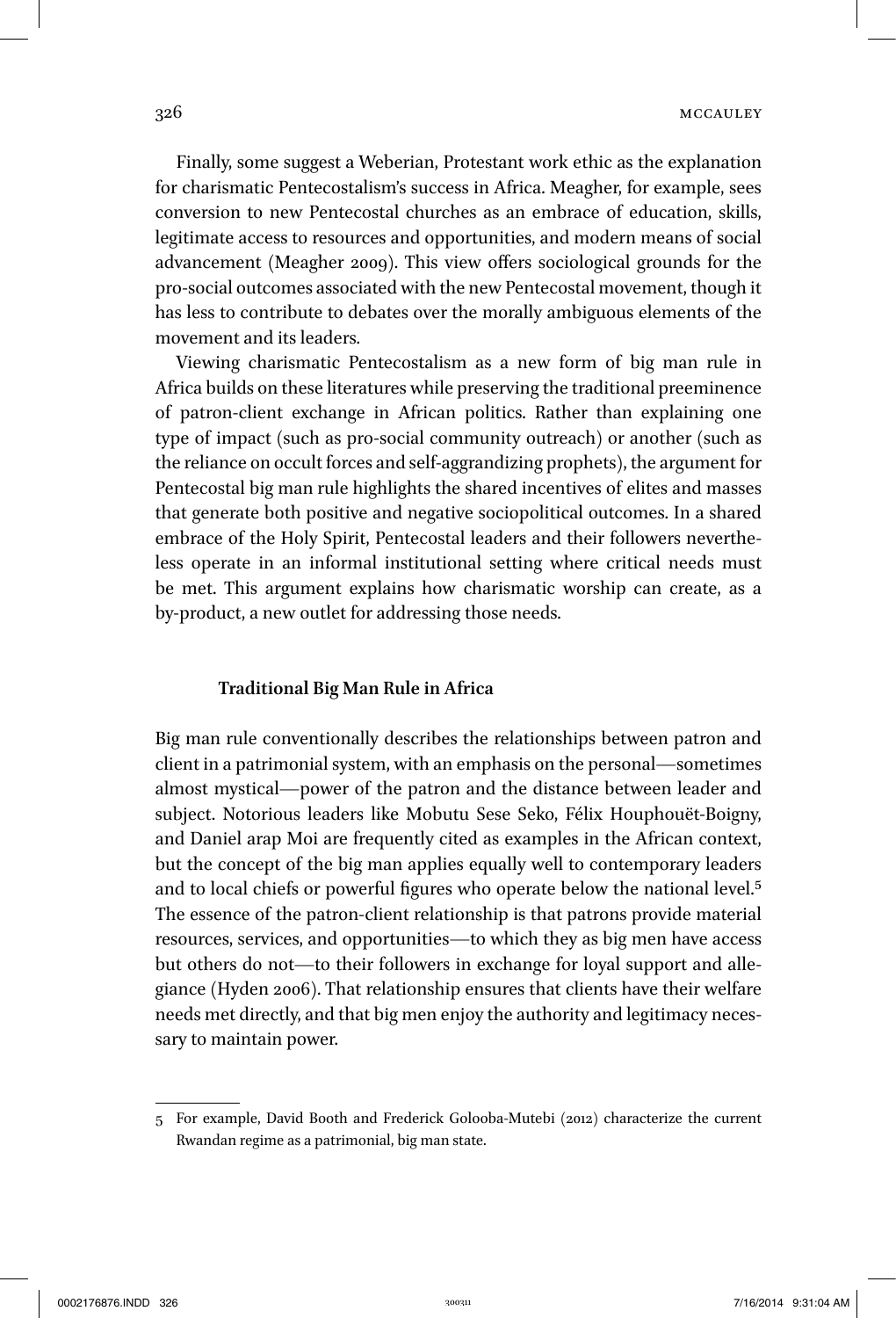Patronage exchanges constitute a centerpiece of contemporary scholarship on African politics. Some scholars suggest a link to pre-colonial norms that encouraged elites with uncertain time horizons to capitalize on their positions of influence.6 Others highlight the importance of exogenously imposed colonial borders, that, when coupled with extractive institutions, resulted in states not representative of nations but rather of diverse and oftentimes competing sub-national units. The solution was a kind of "nationalist bargain," whereby new leaders made great promises of support and welfare to their constituents, in exchange for loyalty to the state—personified by the leader himself.<sup>7</sup> Still others emphasize the role of clients who learned to view the state as a vessel for resources and opportunities to which they as citizens were directly entitled, in "prebendal" fashion (Ekeh 1975, Joseph 1987). Common to explanations of the ongoing relevance of patronage in Africa is a weak post-colonial state unable to fulfill the social welfare needs of its citizens through formal channels.

Several features of big man rule are worth noting. First, the relationship assumes repeated interactions between patron and client, thus mitigating the odds of shirking and helping to establish trust between parties in the exchange.8 Second, the personal nature of the exchange is viewed as a better guarantee for both parties; patrons would otherwise face greater susceptibility to overthrow or loss of power, and clients would have no clear channel to the provision of resources that they desire. Third, competition in systems driven by big man rule tends to occur horizontally, between rival elites, rather than between classes; the more powerful a group's big man, in fact, the better off that group is perceived to be. Fourth, rather than distributing resources only to a tightknit unit or a minimum winning coalition, big men seek to enlarge their networks of support in order to build the popular legitimacy that perpetuates informal power. Most importantly, patron-client relationships between a big man and his followers in Africa typically rest on kinship and ethnic ties (Hyden 2006, Lemarchand 1972). In the context of weak states and a heavy reliance on social norms and informal institutions, one's lineage is viewed as the key

<sup>6</sup> On the "ordinariness" of elite patrons dating to pre-colonial times, see Bayart (1993). Bruce J. Berman (1998) describes a system of elite patronage that existed prior to colonialism and then generated alliances between traditional and colonial leaders.

<sup>7</sup> Pierre Englebert (2000) describes the exogenous imposition of political borders. See Acemoglu, Johnson, and Robinson (2001) for an explanation of extractive colonial institutions. On the post-colonial formation of personal rulers, see Jackson and Rosberg (1982).

<sup>8</sup> Gilsenan (1977) describes these features succinctly. See also Daloz (2003).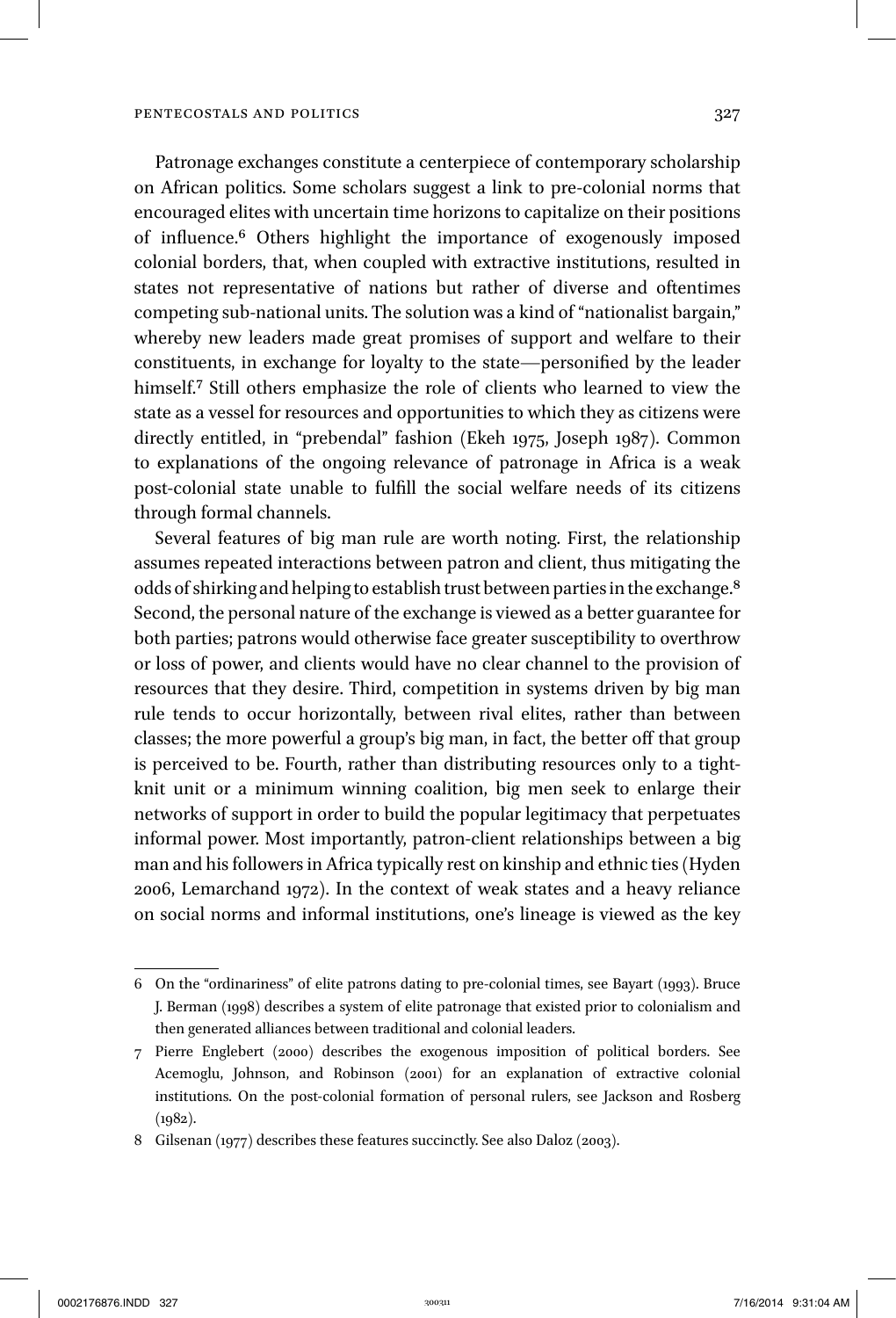heuristic cue in deciphering trustworthiness: to betray an allegiance along ethnic or kinship lines would evoke the sanctioning power of the local community, and that implicit threat constrains both patrons and clients in their pursuit of authority and welfare, respectively. Furthermore, insofar as the social norms governing the acquisition of both authority and welfare frequently demand respect for deceased ancestors, it behooves both patrons and clients to engage in reciprocal relations with counterparts of the same ancestral lines, however broadly defined (see Dowden 2009:318).

Finally, for the African big man, patronage resources typically come from the state: ministers and delegates in education provide schools, those in infrastructure provide roads, local traditional leaders appeal to well-placed coethnics in government to provide jobs, and fungible resources travel through informal ethnic channels from the government to citizens and local groups with social welfare needs.<sup>9</sup> This means that aspiring patrons must permeate the structures of the government, either by way of official capacity or through illicit networks, to then channel resources to their (ethnic) support bases (Alence 2004). As I note below, reciprocal, patron-client relationships in the new Pentecostal movement are quite similar in their construct, but an important distinction exists in terms of the provenance of resources that patrons marshal and distribute in exchange for loyalty.

Big man rule has generated both positive and negative consequences. On the one hand, the informal system of patronage has allowed diverse populations to coexist within broader national boundaries, since each group can exchange with its own patron (see Lemarchand 1972). Furthermore, the system creates a form of informal social insurance, acting as a bulwark against threats of insecurity or severe lack of basic welfare needs. Big man rule also mitigates class consciousness; ethnic groups are instead prone to celebrate inequalities with their big man as an indication of his potential to provide resources. For this reason, ostentatious presentations of wealth are frequently a norm among big men, and fanciful titles (i.e. President for Life or King at the national level, and Chief, Alhaji, or Chairman in other contexts) are embraced by both parties in the patron-client exchange (Daloz 2003). On the other hand, because patron-client relations entail a direct exchange outside the formal channels of authority, the risk is high for corrupt use of resources as well as personal enrichment. Each of these consequences has analogies in the charismatic Pentecostal context, suggesting an informal political role for the movement.

<sup>9</sup> For a description of patrimonial draws on state resources, see Daloz (2003).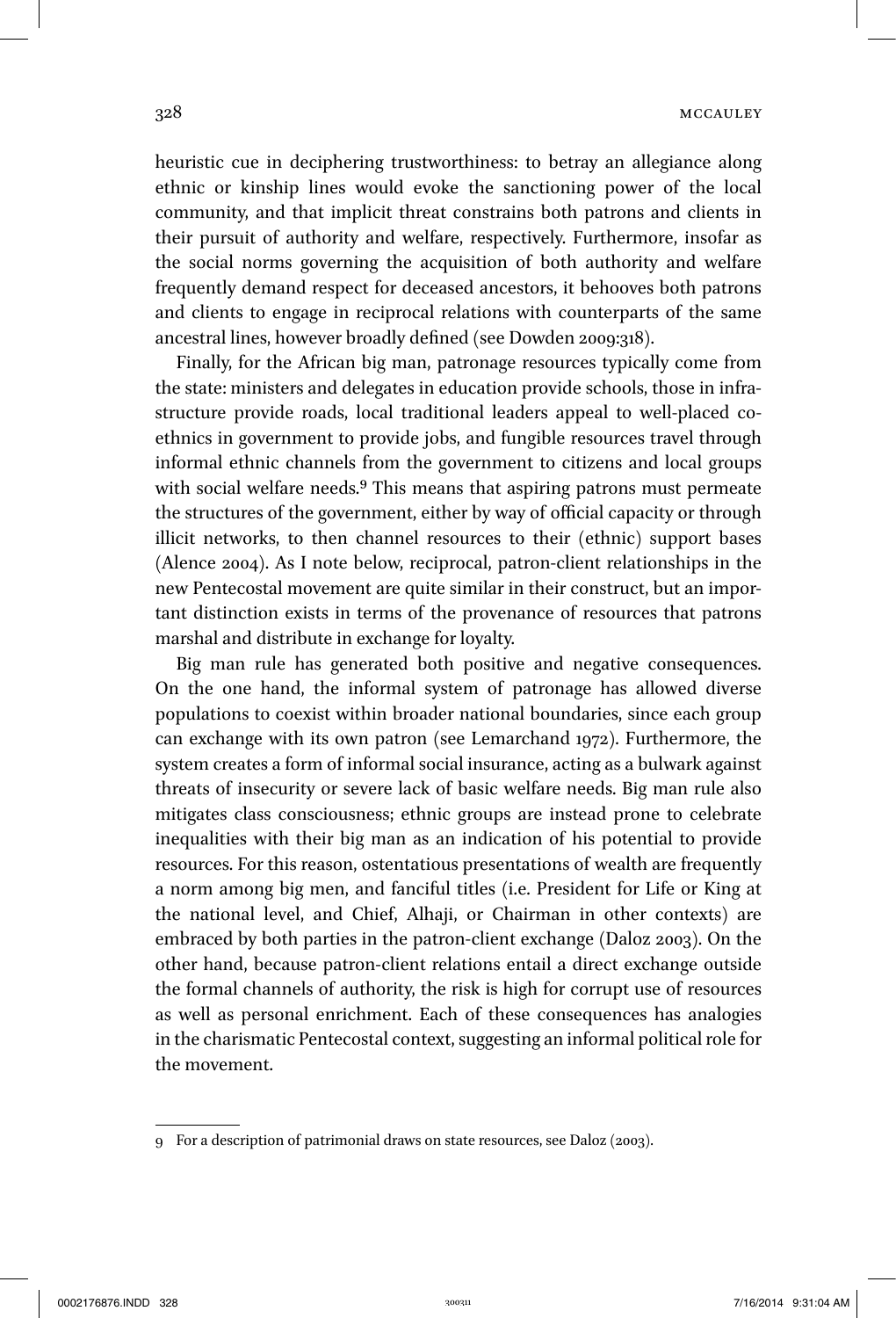# **The Emergence of a New Form of Big Man Rule**

Big man rule has persisted as a key informal institution in Africa since at least independence, but indications of change are emerging. Whereas some scholars note an increasing respect for the rule of law and for formal institutions that undermine the personal whims of political leaders (Posner and Young 2007, see also Lindberg 2007), this section explores four recent trends that create space for an evolution toward an alternative big man structure, rooted not in kinship ties but in the new Pentecostal movement.

First, informal institutions and social norms are subject to change when severe conditions lead to altered social values (Helmke and Levitsky 2004). Social norms can be broadly defined as the unwritten rules that regulate social behaviour by prescribing or discouraging various interpersonal actions.10 They emerge typically through learned behaviours in particular contexts, through traditional or religious storytelling and texts, and through the example of elders and leaders, thus generating variation across states and societies: respect for authority, for example, differs in Ghana and in Zimbabwe;<sup>11</sup> corrupt exchange is viewed differently in Botswana and in Somalia;<sup>12</sup> and matrilineality commonly defines ethnic membership among the Yao but not the Tumbuka in Malawi (Mtika and Doctor 2002). Importantly, although social norms tend to be fairly resilient to change, powerful events—such as protracted government failure or standstills, severe economic downturns, natural disasters and the responses to those disasters, and conflict—can generate reflection and a re-prioritization of values, typically favouring new religious movements.<sup>13</sup>

As Ruth Marshall (2009) notes, the West African economic crisis of the late 1970s had exactly this kind of effect. In Ghana, for example, average income tumbled by 1980 to twenty percent below its 1950 level.14 The economic recovery programme (ERP) of the early 1980s corrected macroeconomic imbalances, but the short-term consequences for individuals included declining returns on

<sup>10</sup> This paragraph relies heavily on Helmke and Levitsky (2004) and Hechter and (2001). These works are recommended for an in-depth understanding of informal institutions and social norms.

<sup>11</sup> According to evidence from the Afrobarometer public opinion surveys, Round 4, Question 16. See <http://www.afrobarometer.org/survey-and-methods/questionairres> Accessed 21 June, 2012.

<sup>12</sup> See *Global Post*, "Africa news: Botswana is the least corrupt African country," 1 December, 2011.

<sup>13</sup> Helmke and Levitsky (2004) explain the capacity of norms to change; on the tendency to turn toward religion, see Ellis and ter Haar (1998).

<sup>14</sup> See Alpine and Pickett (1993) for a description of the economic crisis in Ghana.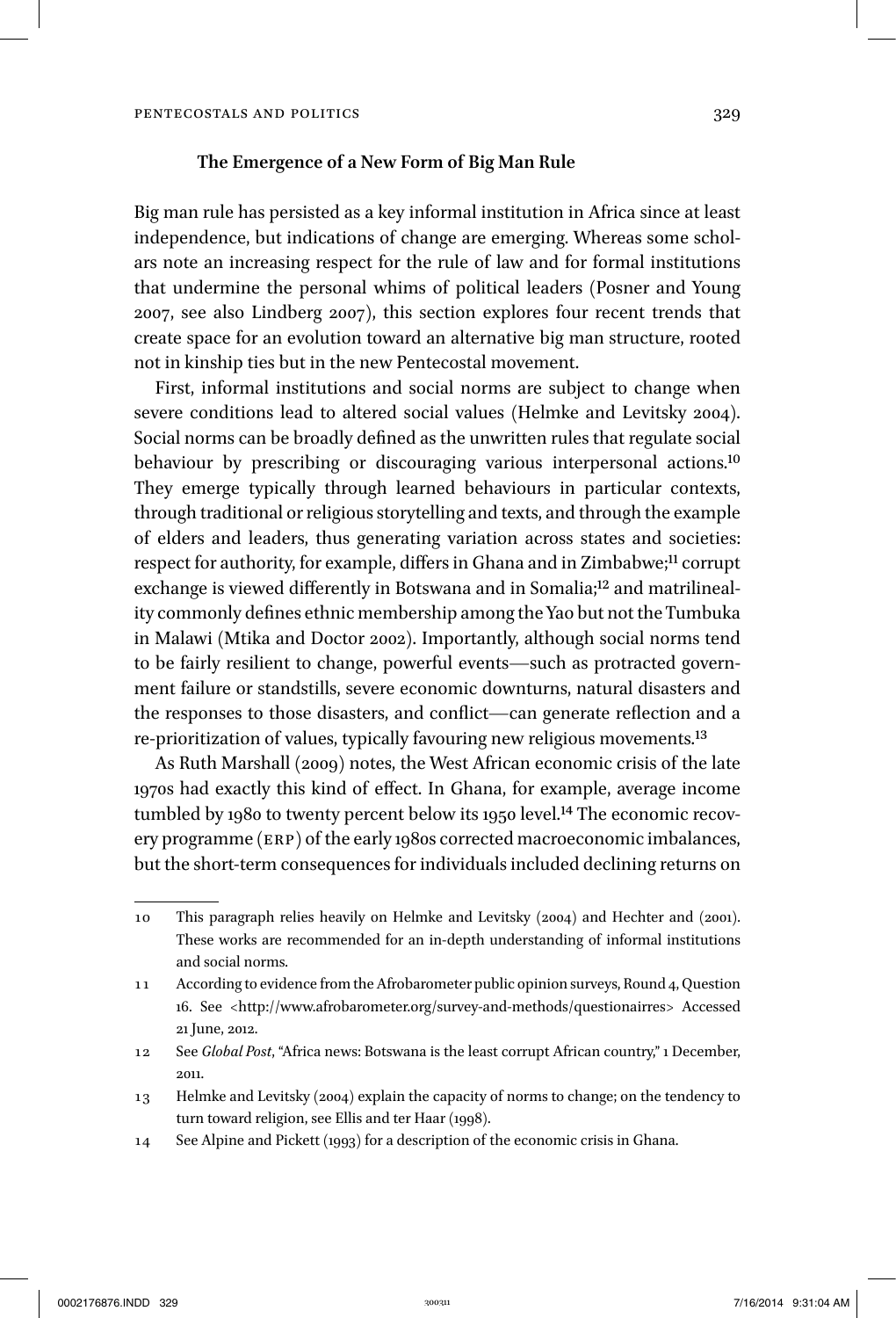agricultural investment, higher prices for imported goods, and a reduction in civil service employment opportunities. These shocks to livelihood, coupled with disgust over rampant corruption, contributed to a reevaluation of values and a religious awakening (Ellis and ter Haar 1998, Gifford 1994, Meagher 2009). Some of the new religious energy focused on holiness teaching, but many new Pentecostals began to prioritize harmonious living as a response to crisis (Marshall 2009). In this manner, new values and a new form of Christian worship emerged, which drew on its transnational ties to American evangelism but which ultimately expressed an independent African desire for wellbeing and security (Kalu 2008).

Second, customary norms of exchange face contemporary challenges from expanding state institutions. Principal among them is the evolution of land tenure policies. Traditionally viewed as the purview of local chiefs and land priests, land has constituted a critical resource in patron-client exchanges (Bates 1983). More recently, however, land control has become the subject of highly visible chieftaincy-state collaborations and formalization (Boone 2007, Jackson 2007, Cotula 2007). In the Ashanti region of Ghana, land tenure decisions that were once the jurisdiction of the Asantehene, or Ruler of the Ashanti people, now go through a process of bureaucratic formalization (Ubink 2008). Ato Onoma notes, furthermore, that states exhibit increasing interest in controlling land tenure where lands provide direct economic value (Onoma 2009). State regulations are also beginning to trump customary norms governing family and health matters, such as divorce, marriage, and circumcision (Toungara 1994). The consequence is an undermining of the practical role that ethnic ties have served. Finally, party platforms are increasingly meaningful in African elections, particularly in Ghana (Whitfield 2009), suggesting an attenuation of the need for patrons and clients to rely strictly on ethnic channels in the context of political choice. As a result, though far from inconsequential, ethnic-based patronage may not complete the needs of many potential clients and may not provide access to sufficient resources for potential patrons.

Third, even as customary, ethnic-based norms have come under challenge from expanding state institutions, the state in Africa remains relatively weak with respect to its capacity to provide for the welfare needs of citizens. Aid dependence continues: even as one of Africa's most stable and economically successful states, Ghana's ratio of aid to gross national income surpassed 10 percent—the standard measure for aid dependence—during the 2000s. Other African states maintain even higher ratios.15 Over 40 percent of Ghanaian

<sup>15</sup> Data in this paragraph draws on the World Development Indicators, "Data: Indicators," (World Bank, 2012).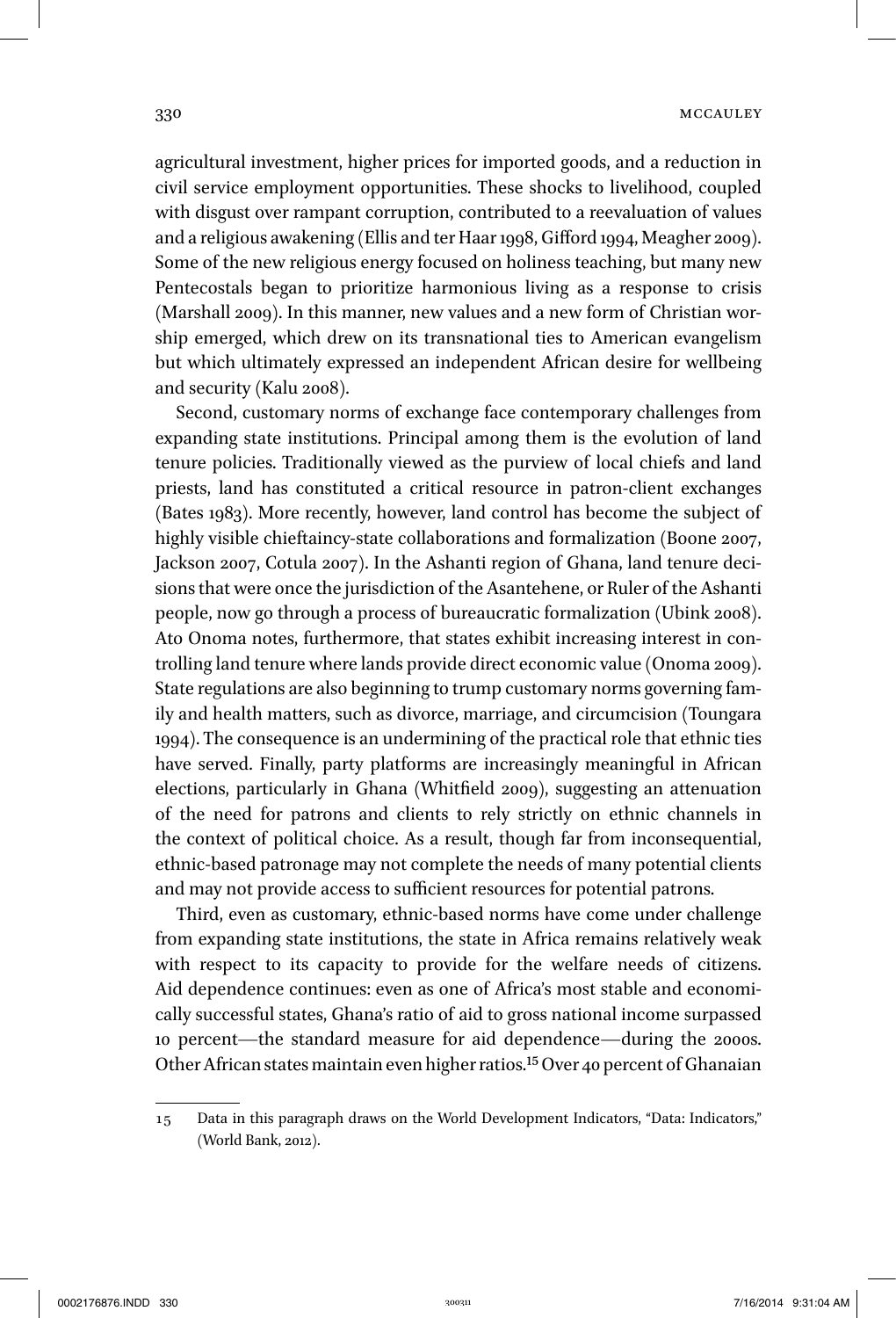residents lack access to electricity, and nearly one-fifth of children under five-years-old is malnourished. More generally, scholars note that structural challenges and international incentives undermine state capacity and leave citizens reliant on alternative means to meet basic needs, which can in turn undercut economic growth and prolong the negative consequences of weakness (Englebert 2009. Herbst 2000). The inability of the state to meet the everyday needs of citizens suggests that, even as ethnic channels of patronage and support are challenged, the state itself is unable to adequately fill the void.

Fourth, increasing urbanization in African states has a direct effect on traditional big man rule. Presently, over a third of Africans are residents of urban areas, up from approximately 16 percent in 1960 (see Kessides 2005). That trend is expected to continue, putting urbanization rates on pace to double between 2000 and 2030, driven primarily by growth in medium sized cities and towns. To again cite the example of Ghana, urban residents recently surpassed fifty percent of the population, at an annual rate of change of 3.4 percent.<sup>16</sup> By 2025, both Lagos and Kinshasa will surpass 15 million inhabitants. The consequence of urbanization in Africa is that individuals are increasingly divorced from the informal networks of the village setting: while younger generations are drawn to urban areas for education and employment opportunities, they confront the fact that relatives are not available to care for their children, and that acquaintances have no social sanctioning power to act as guarantors for loans and reciprocal exchanges. Potential clients thus find themselves in cities with fewer opportunities to express loyalty to an ethnic patron, and potential kinshipbased patrons see their pool of local co-ethnics diluted by the pull of urban areas. Notwithstanding the circular and seasonal migration between rural and urban areas that is still a common feature of African states (Kessides 2005), urbanization undermines the traditional conception of big man rule and creates both the opportunity and the need for an alternative.

Data from the survey interviews I conducted in Ghana are consistent with this argument: whereas 37 percent of respondents from surrounding rural villages reported having appealed to a traditional (ethnic) leader for help in the past year, among urban residents of Kumasi, Ghana's second largest city, only 6 percent stated doing so. This drop-off helps to explain the emergence of an alternative form of big man rule within charismatic Pentecostalism, not only as a label for superstar pastors, but as a mechanism for resource and loyalty distribution that accompanies powerful beliefs in the miracles of the Holy Spirit. This pattern of exchange mirrors—and perhaps now replaces for some Africans—the longstanding kinship-based network.

<sup>16</sup> cia World Factbook, "Africa: Ghana" (Central Intelligence Agency, 2012).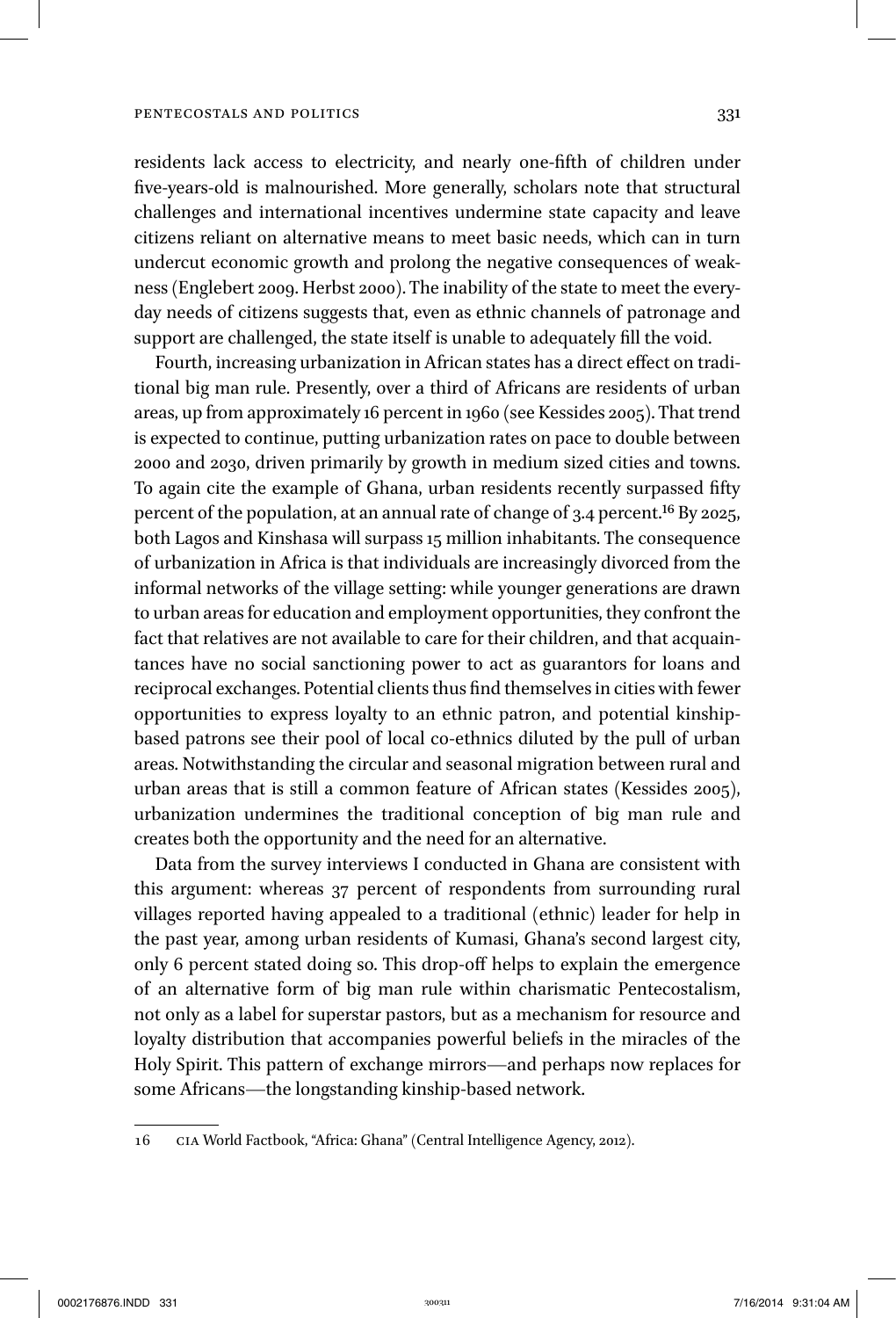The trends of state expansion into traditional roles, persistent state weakness in social service provision, and urbanization are widespread in Africa, though sub-national variation suggests the need for some qualification. For example, African states typically do best in providing social services to urban residents who pose the greatest threat to power (Bates 1981). Yet, because mobile residents divorced from their natal village networks are also the least likely of urban residents to organize collectively, urbanites who are not part of ethnic strongholds represent prototypical members of new informal exchange networks.

The first trend described above—shifting moral landscapes as a result of crises and shocks—depends to some degree on the (mis)fortune of states and on structural factors that govern those norms. Recent turmoil in Mali, for example, may well alter social values but is unlikely to foster much Pentecostal renewal among a population that is over 90 percent Muslim. The steep decline of the Zimbabwean economy over the past decade, conversely, represents a plausible source of religious awakening and an opportunity for an alternative form of big man rule linked to the charismatic Pentecostal movement to emerge there.17

# **Charismatic Pentecostalism as the Alternative**

Having provided a causal explanation for the emergence of a new form of big man rule, this section explores the analogy between Pentecostal patron-client relations and the traditional ethnic-based patronage networks that have long underpinned political distribution in Africa.

First, if the charismatic Pentecostal movement is to be viewed as an alternative form of big man rule, who exactly are the patrons, and who are the clients? Pastors are the most obvious patrons; all congregants and potential congregants constitute their clients, and even small-time preachers can function as big men. The tendency in descriptions of new Pentecostalism, in fact, is to distinguish units not by denomination or theological interpretation, but instead by the individual pastor or Pentecostal leader himself: Mensa Otabil, Nicholas Duncan-Williams, and Dag Heward-Mills are exemplars in Ghana; W.F. Kumuyi, David Oyedepo, and Enoch Adeboye draw excessive attention in Nigeria; Ezekiel Guti and George Chikowa represent the movement in Zimbabwe; and Mosa Sono and Kenneth Meshoe are associated with the

<sup>17</sup> Marshall notes, for example, that revivalist forms of Islam are more likely to emerge in response to crisis in Muslim-dominated areas, but that new Pentecostalism spreads where Christianity has foundations (Marshall 2009:219).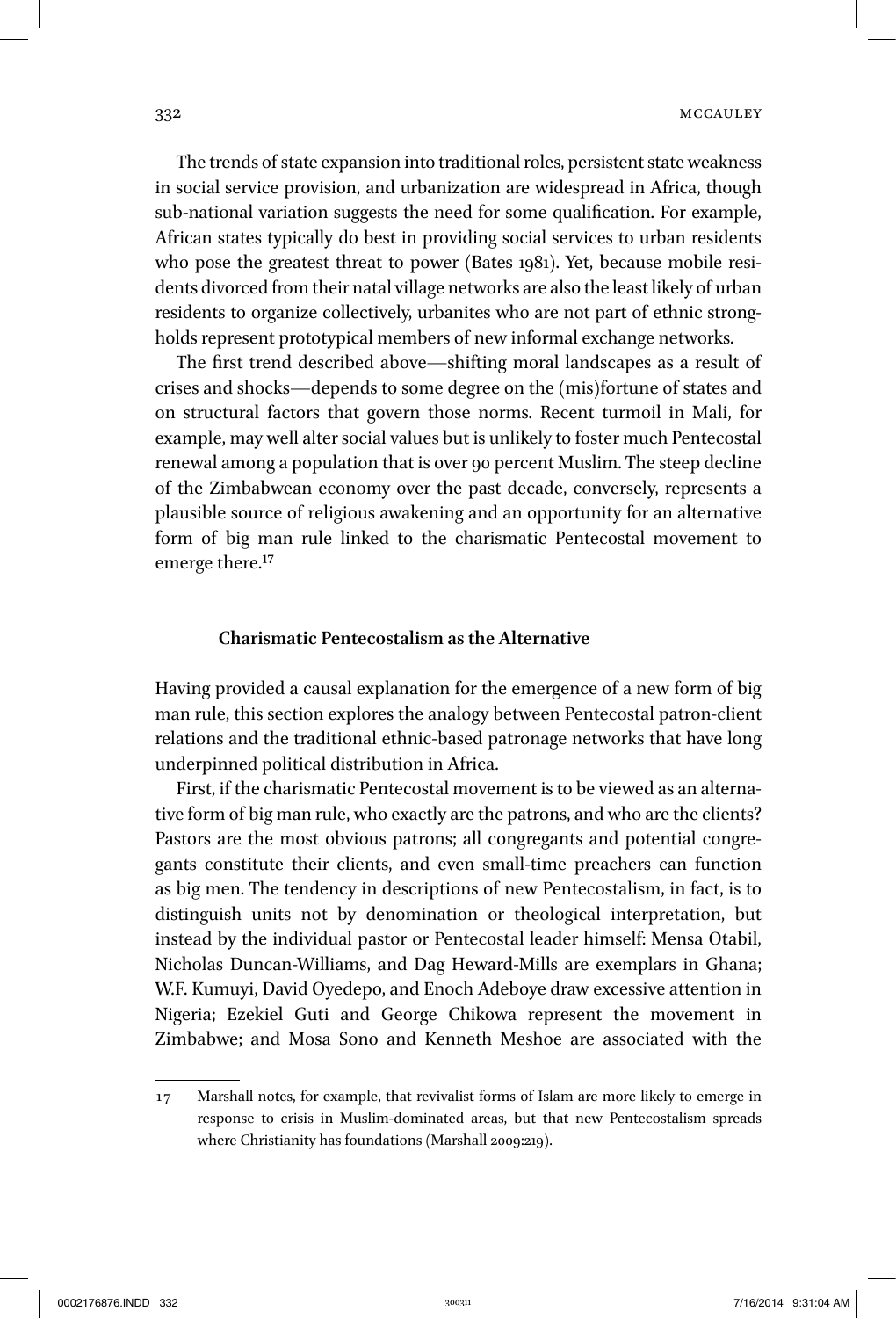revival in South Africa.<sup>18</sup> In addition, wealthy benefactors within the church can fulfill the role of big man, their clients being the poorer congregants of the church. Just as, in the traditional setting, chiefs as well as influential community members can gain access to resources and provide patronage, so too in the new Pentecostal movement can influential congregants engage in reciprocal relations that perpetuate the institution. In gender terms, the new Pentecostal movement is similarly male dominated—keeping the otherwise outdated, gender-specific notion of big man in vogue—but, just as female chiefs govern in some traditional systems, opportunities can emerge for female patrons within the Christian revivalist movement, especially in providing access to spiritual powers to the female contingent of congregants (Soothill 2007).

It has been important to the development of a new form of patronage exchange that the charismatic Pentecostal movement encourages members to break completely with their pasts (Jones 2011, Kalu 2008, Marshall 1991, Meyer 1998). According to Kate Meagher's description of born-again Pentecostals among the Igbo in Nigeria,

adherents were forbidden to participate in their hometown association, which is viewed as a cultural obligation among the Igbo. The objective was to disassociate themselves from 'sinners' who engaged in drinking and idol worship associated with hometown socializing and ceremonial practices…They also cut themselves off from the fallback of communal assistance.

meagher 2009:416

Congregants are thus encouraged to view past relationships as sin and to build new networks with fellow Pentecostal congregants, regardless of ethnic background. In fact, inter-ethnic relationships and marriage are encouraged (Marshall 1991). The nuclear family is also given precedence over the extended family of kin in the new Pentecostal movement, further isolating members from their kinship-based exchange networks. In cutting themselves off from the past and engaging fully in the prayer and worship of the Holy Spirit, clients face an inevitable need for new reciprocal relationships and new systems of support. The church can then fulfill that role, as wealthier members are encouraged to offer employment to fellow congregants, prayer groups double as financial advisors and childcare services, and congregants perform regular house visits to fellow members in need.

<sup>18</sup> On Ghana, see Gifford (2004), on Nigeria, see Marshall (2009), on Zimbabwe, see Maxwell (1998) and on South Africa, see Anderson (2005).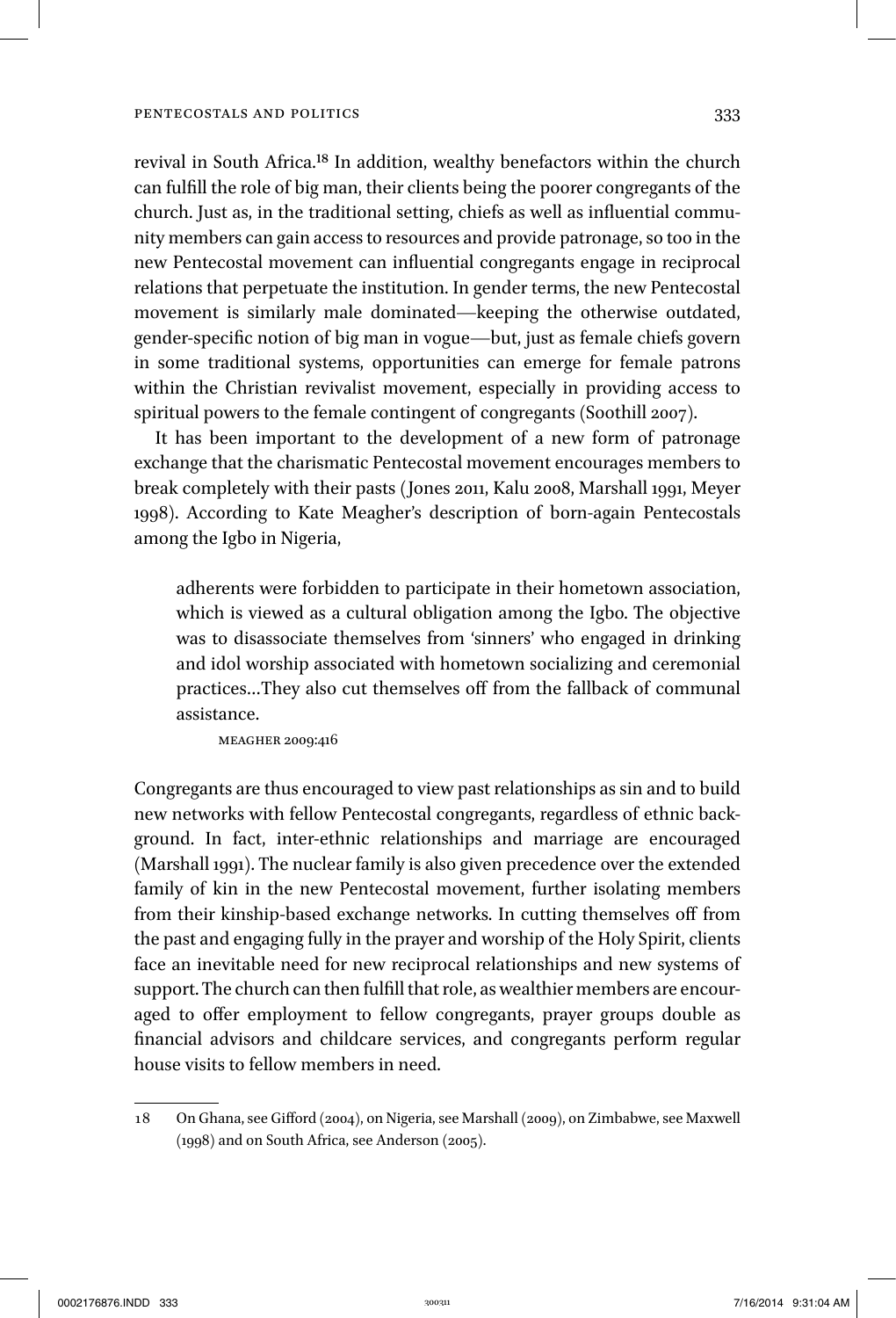In light of the role that urbanization has played in undermining traditional systems of big man rule, it is of little surprise that the charismatic Pentecostal movement is described primarily as an urban-rooted phenomenon: new urban dwellers, divorced from their lineage-based support networks, require new big men from whom they can secure necessities, support, and protection and to whom they can assign their allegiance.<sup>19</sup> That role is neatly fulfilled by the Pentecostal pastor or wealthy congregant. By way of example, the zaoga organization in Zimbabwe, typical of many Pentecostal organizations, attracts largely a white collar membership and then extends its base to the urban poor and to peasants in nearby towns, thus rounding out the patronage network (Maxwell 1998). Student involvement is also a centerpiece of the new Pentecostal movement: many churches began as student meeting groups, expanding to classrooms and building space before establishing the church itself. Harvest Chapel International in Kumasi, Ghana offers a telling example, having begun as a social, prayer-based refuge for ethnically mixed Christian students away from home.<sup>20</sup> In rural settings, the persistence of ethnicity as a heuristic cue mitigates the need for new networks of support, but the opportunity to alter patronage attachments nevertheless increases as new Pentecostal churches expand beyond towns and cities.

Internal competition among Pentecostal big men also replicates the horizontal competition evident in the conventional patronage context: patrons seek the biggest following possible to meet their clients' desire for a leader with external renown, leading to jockeying amongst Pentecostal pastors that mirrors the efforts of competing ethnic-based big men. As a result of internal competition, Pentecostal leaders face challenges from splinter churches and from emerging revivalists (Kalu 2008:5). Kumasi's Harvest Chapel International, for instance, has split multiple times as new church leaders with somewhat distinct visions establish followings.<sup>21</sup> Absent a movement-wide hierarchy and often with little apprenticeship expected of pastors (see Meyer 1998), aspiring preachers of this sort can compete for the loyalty and allegiance of clients even as the vertical distance within Pentecostal churches remains significant. Similar to conventional big man rule, however, when the reign of a Pentecostal big man ends, the foundation of direct exchange between patron and client

<sup>19</sup> On the genesis and perceptions of urban Pentecostalism, see Jones (2005), Kalu  $(2008:101).$ 

<sup>20</sup> Interview, Rev. Roland Owusu-Ansah, Associate Pastor, Harvest Chapel International, Kumasi, 8 April 2011.

<sup>21</sup> Interview, Rev. Roland Owusu-Ansah.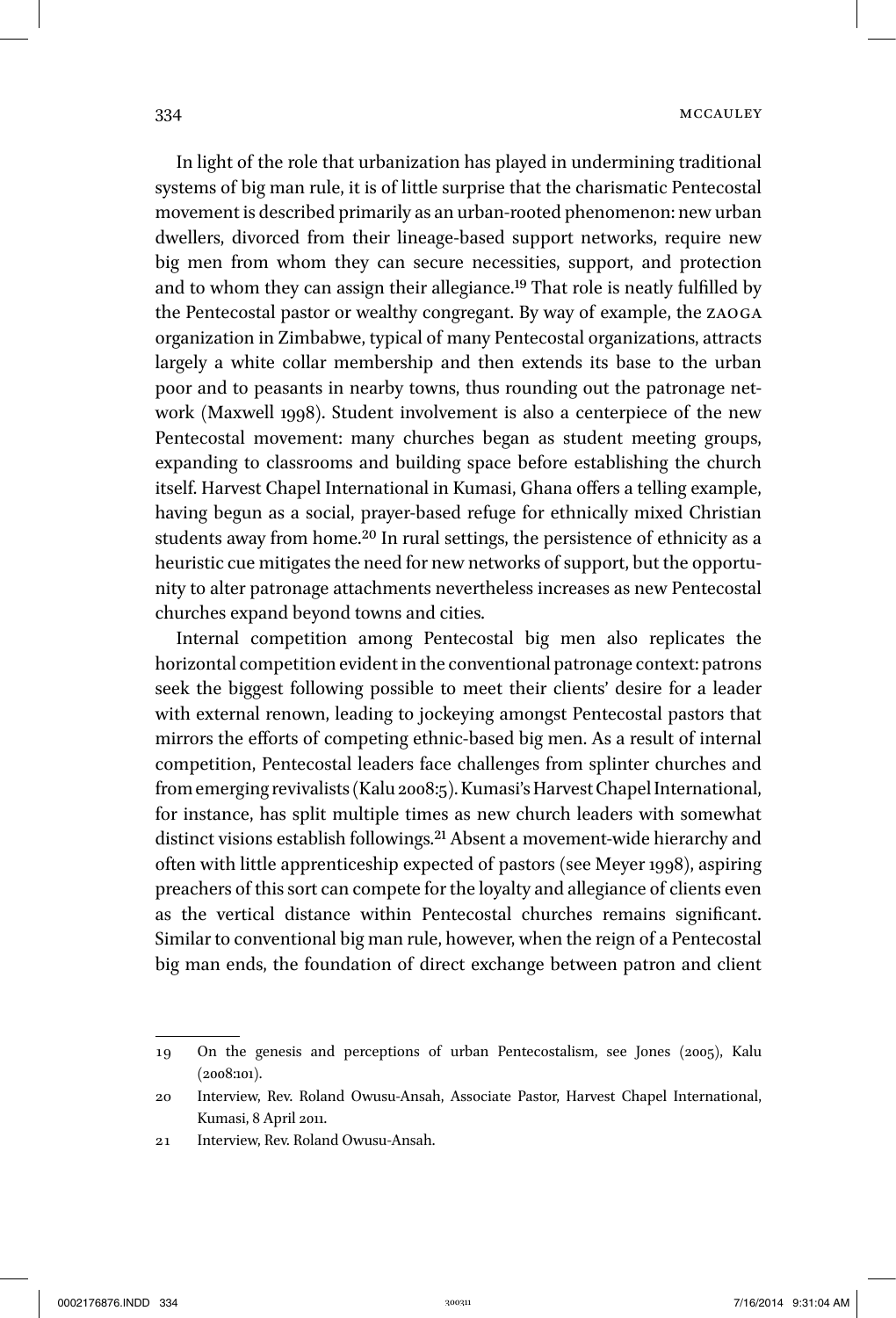dissolves, contributing to the phenomenon of "church hopping" within a context of otherwise committed patron-client relationships.22

Perhaps most critically, the charismatic Pentecostal movement offers a payoff structure to patrons and clients perfectly suited to a post-crisis environment. In the context of conventional, ethnic-based big man rule, clients are paid in material resources, provided by the patron and drawn from the state. Patrons are rewarded, in exchange, with loyalty and allegiance that enables them to maintain authority. In the big man rule of charismatic Pentecostalism, however, payments may be immaterial or supernatural in nature (Marshall 2009:105). Members are blessed in their giving, such that the acts of tithing or giving openly and spontaneously can be interpreted as a reward in itself. Thus, an equilibrium emerges: patrons—pastors in particular—draw resources from the community itself, from wealthy congregants, and from external Pentecostal ties. In addition, they hold the resource of miracles and of a union between the present and the Holy Spirit. All of these resources can be marshaled and distributed in exchange for loyalty. For their part, wealthy benefactors in charismatic Pentecostal congregations give more than they receive materially; they are repaid, however, not only in terms of loyalty from below but in the faith of miracles from above. Finally, poorer congregants complete the patronage network by giving what they can in material terms, by demonstrating loyalty to their Pentecostal patron, and by receiving informal welfare benefits, and the hope of miracles, in return.

This payoff structure of Pentecostal patronage has fueled the expansion of church-based social services as charismatic Pentecostal churches in Africa mature. New Pentecostal churches are establishing educational programmes for young members that match the widely recognized activities of mainline Christian denominations, for example (see Ojo 2005). In South Africa, Malawi, Uganda, and elsewhere, charismatic Pentecostals engage in outreach for victims of AIDS, and in Ethiopia, services for the very poor are a centerpiece of the Pentecostal agenda (see Miller and Yamamori 2007). In Kenya, Pentecostals have long been engaged in providing social services for women and children (Seeley 1987).

At the same time, this payoff structure supports the possibility of exploitative relationships between Pentecostal patrons and their clients. Since pastors receive resources from congregants themselves and then repay those clients with a combination of (fewer) resources and some spiritual rewards, a Pentecostal form of big man rule can exacerbate the exploitation of common citizens in patron-client relationships, at least in financial terms. Instances of

<sup>22</sup> For this insight, I am indebted to Dr Umar Danfulani of the University of Jos, Nigeria.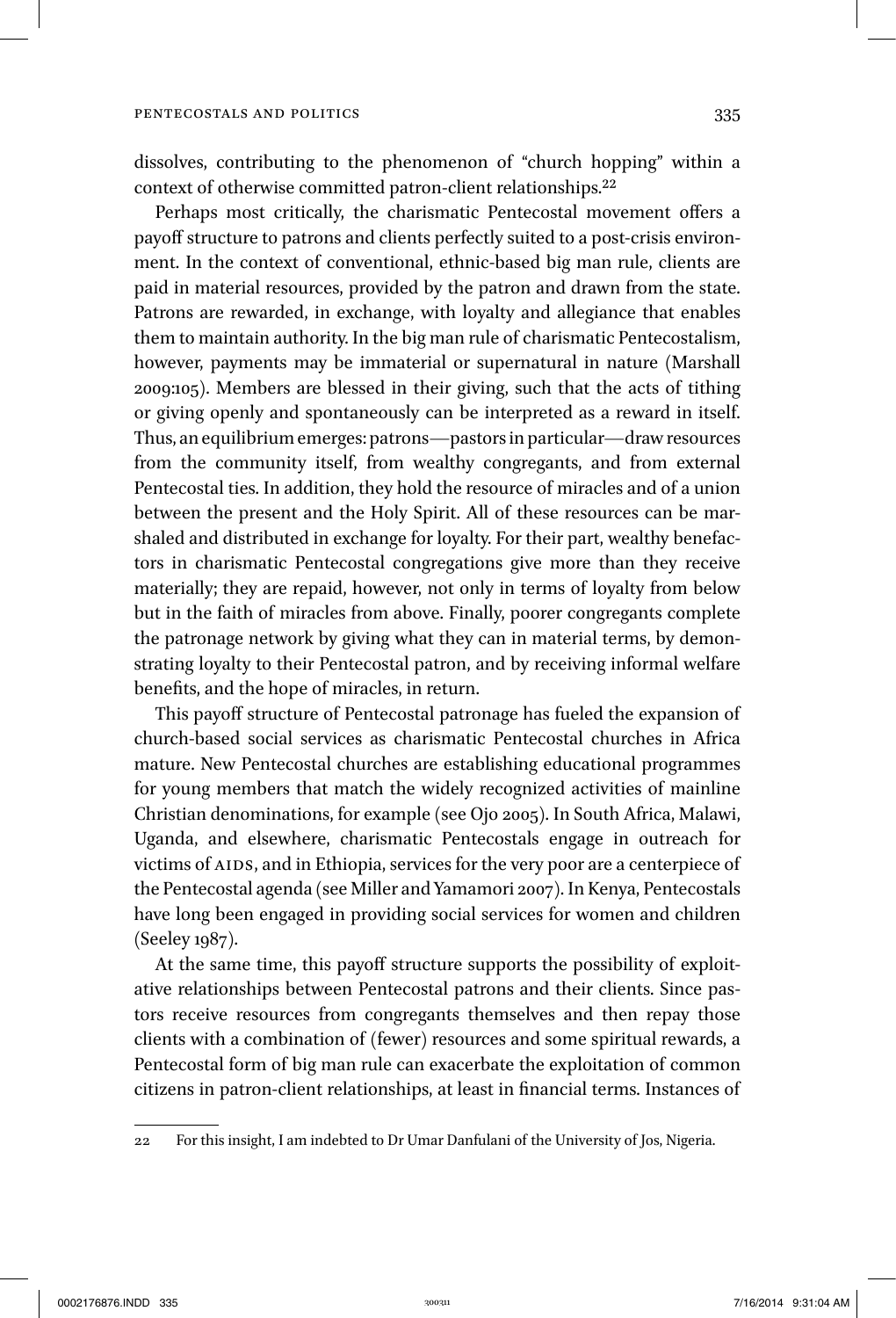"false prophets" motivated by personal enrichment thus pose a strong counterpoint to the advances in social service provision.23 An equilibrium of exchange emerges, but material payoffs still favor patrons over clients.

These features together help to explain why the new Pentecostal movement—and not the mainline Christian denominations, Islam, or other traditions—has emerged as the principal alternative to traditional, ethnic-based big man rule. From an organizational standpoint, the absence of a suprahierarchy in the new Pentecostal movement, and the internal competition among potential patrons that such a structure encourages, allows Pentecostal big men to tailor their messages to clients' needs and to challenge established patrons in ways that mainline Christian and Muslim leaders cannot. Mission churches and Muslim organizations have also long served as alternatives to the African state in service provision, but those relationships have been more akin to social contracts than patron-client ones. In charismatic Pentecostal churches, decentralized and personalized exchange without hierarchy allows big man rule to flourish. From a psychological perspective, the emphasis on prosperity, and what Marshall (1998) refers to as Pentecostalism's morally controlled materialism creates a resource-based foundation for the relationship between Pentecostal big men and their congregant clients that differs in degree if not in kind from mainline Christian and Muslim exchange networks. Furthermore, in a payoff structure that makes giving a reward and incorporates miracles into the exchange, Pentecostal big men compensate loyalty not only with tangible resources, but also with the psychological benefits of promised blessings. These expanded resources facilitate the patron-client relationship in ways that further distinguish Pentecostal big man rule from the informal modes of exchange in mainline Christian or Muslim networks.

What makes a mutually beneficial exchange of resources for loyalty possible in the context of charismatic Pentecostalism? An important aspect underpinning charismatic Pentecostal worship and exchange is the belief in the power of the Holy Spirit to provide. This much is clear in expressions of gratitude that Pentecostals offer not to the big man pastor but rather to God Almighty, even for practical resources and benefits in which the church as an organization clearly has a hand. God, then, may be taken as the ultimate provider of resources for loyalty. By virtue of belief in the gifts of Pentecostal pastors, congregants may extend the same commitment to their church leaders, granting them almost God-like status (Soothill 2007). Pentecostal leaders, for their part, draw theological inspiration from those gifts they wield—healing and prophesy foremost among them. The charismatic leader, according to Weber, is set

<sup>23</sup> See the explanation in Gifford (2004:192–193).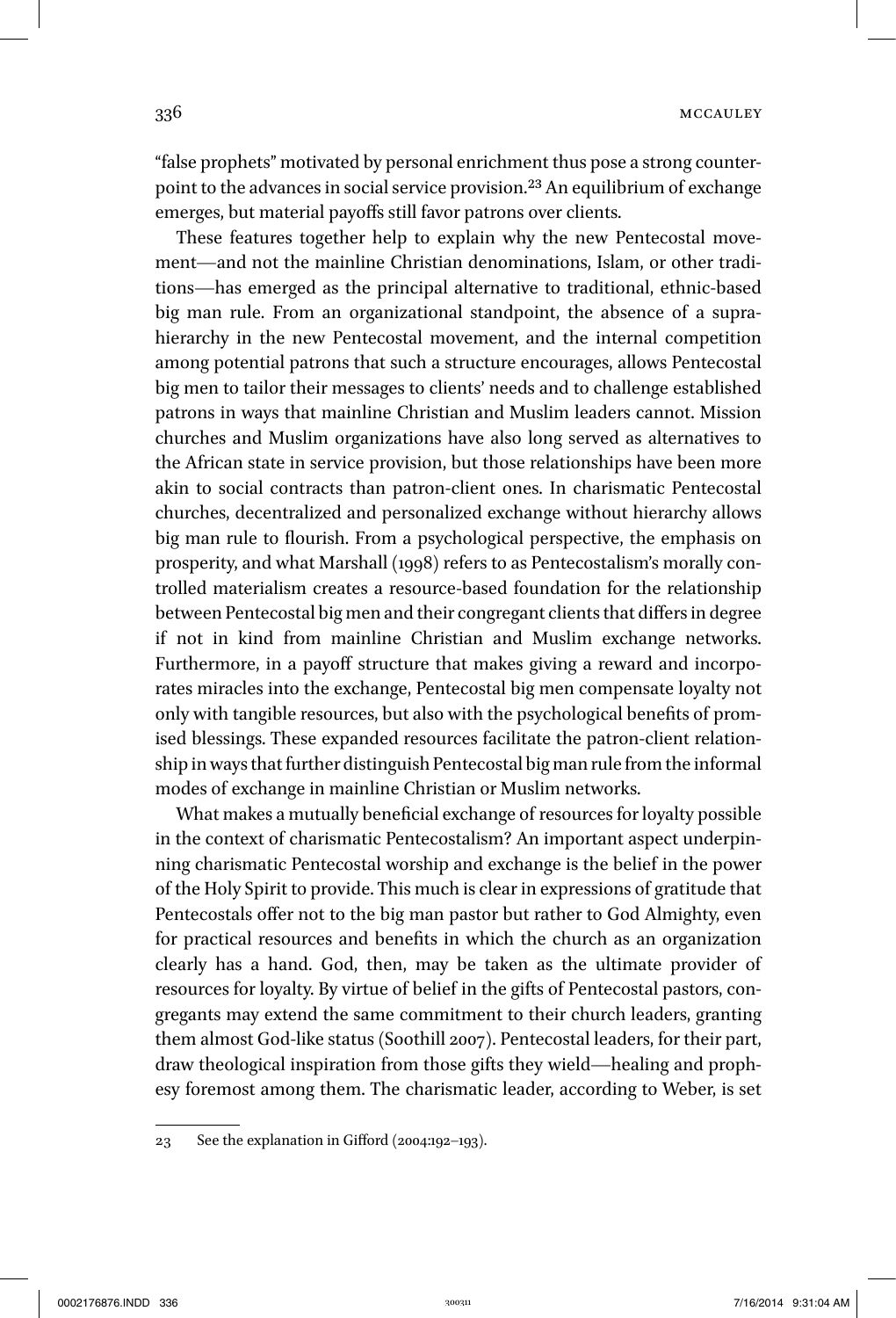#### PENTECOSTALS AND POLITICS 337

apart from ordinary people and "endowed with supernatural, superhuman, or at least specifically exceptional powers" (Weber 1978:241). In embracing their special duty to bring blessings of the Holy Spirit through those gifts, Pentecostal leaders are in position to provide many of the practical needs their congregants face, just as those congregants extend loyalty and devotion to their pastors. Thus, the instrumental exchange of resources for loyalty between patrons and clients in the Pentecostal context can be viewed as resting on a foundation of belief in the powers and miracles of the Holy Spirit.

#### **Explaining Contemporary African Politics**

Viewing charismatic Pentecostalism through the lens of patron-client relationships helps to explain several aspects of African politics. Most obvious from this chapter is its impact on informal political institutions: where states are weak, norms governing interpersonal interactions and exchanges emerge outside of formal government channels. In Africa, those norms have long followed ethnic and kinship lines and have created a class of political big men who draw resources from the state and distribute them to loyal clients from their ethnic groups. Hence the prominence of ethnicity in the study of African politics. Yet, for the reasons outlined above, we might now view the new Pentecostal movement as an alternative channel for patron-client relationships. This has two practical consequences for politics in the region. First, Pentecostal big man rule rearranges the channels through which patronage flows. As goods and loyalty move between members of charismatic Pentecostal churches and their respective elites, membership in those churches becomes doubly important, and pastors gain the prestige and loyalty previously reserved for high-ranking government officials or prominent traditional rulers. Similarly, Pentecostal big man rule has the consequence of altering the characteristics of political big men. Where the Christian identity is a salient one, incentives emerge both for religious elites to engage with the political process (to expand access to resources for distribution) and for other political elites to engage with Pentecostalism (to expand access to coveted loyalty). Thus, despite playing a largely informal role in Ghana and elsewhere, charismatic Pentecostalism has important implications for the manner in which limited resources are distributed and power is consolidated—both key elements to understanding politics.

Pentecostal big man rule also provides leverage for understanding the increasing role of Pentecostals in the formal political process in Africa. Notably, a number of recent presidents in sub-Saharan Africa—including Mills in Ghana, Obasanjo in Nigeria, and Chiluba in Zambia—have made their status

300311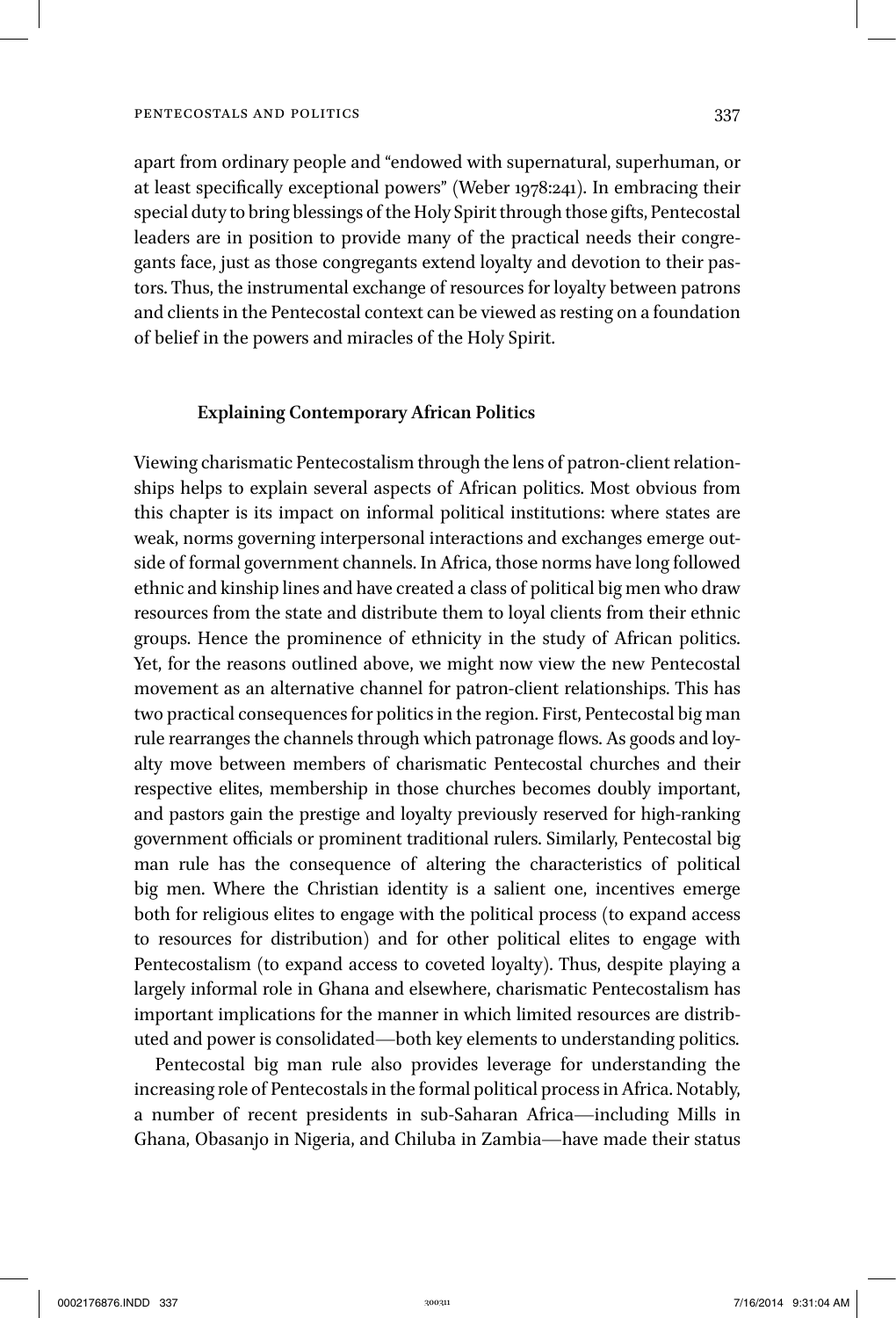as born-again or charismatic Pentecostals a prominent characteristic of their rule. Pastors themselves have begun participation in electoral politics: Chris Okotie ran as opposition to the incumbent Obasanjo in Nigeria's 2003 election, while Pentecostal leader Enoch Adeboye explicitly endorsed the candidacies of Obasanjo and, more recently, current Nigerian President Goodluck Jonathan.24 Pentecostal groups have made equally notable contributions to the process of democratization in African politics: in Zimbabwe, charismatic Pentecostals maintained pressure on the Mugabe regime to open the political process following economic hardship;25 in Kenya, pro-democracy Pentecostals served as an important opposition to former President Moi (Freston 2001:152); and the Christian Association of Nigeria resolved that Christians should be directly involved in the political process (Burgess 2012). Evidence suggests that the charismatic faithful now endorse a union between political power and Pentecostal worship. According to data gathered by Burgess, for example, fully 92 percent of surveyed Nigerians state that pastors should openly express their views regarding national politics (ibid:6).

The increased involvement of Pentecostals in the formal political process is in keeping with a new form of Pentecostal big man rule. As Freston (2001:294) notes, the implications of Pentecostalism on political ideology may be ambiguous and the formation of Pentescostal political parties a stretch, yet religious and political leaders still stand to gain from a union of politics and Pentecostalism. By engaging in "time-serving"—pastors appearing alongside political leaders in power, for example, or political candidates attending notable megachurches—potential big men from both realms compete for the largest coalition of clients possible. Those ties increase the pie of new resources, not just from Pentecostal benefactors and the hope of miracles, but now from the conventional source of patronage goods—the state. Since clients, for their part, are more likely to assign loyalty where the assurance of resource flows are strongest, both sides of the patron-client exchange stand to gain from some overlap between charismatic Pentecostalism and the formal political process in Africa.

Finally, Pentecostal big man rule helps to explain political contestation and conflict in religiously divided contexts. In Nigeria, political engagement from Pentecostals expanded in response to Nigerian membership in the Organization of the Islamic Conference (oic) in 1986, and to attempts to extend Shari'a law in both 1989 and 1999 (Ojo 2006). More recently, as terrorist attacks against

<sup>24</sup> For an astute description of Pentecostal influences on Nigerian politics, see Burgess (2012). See also Burgess' contribution to this volume.

<sup>25</sup> See Dorman (2002), Maxwell (2000).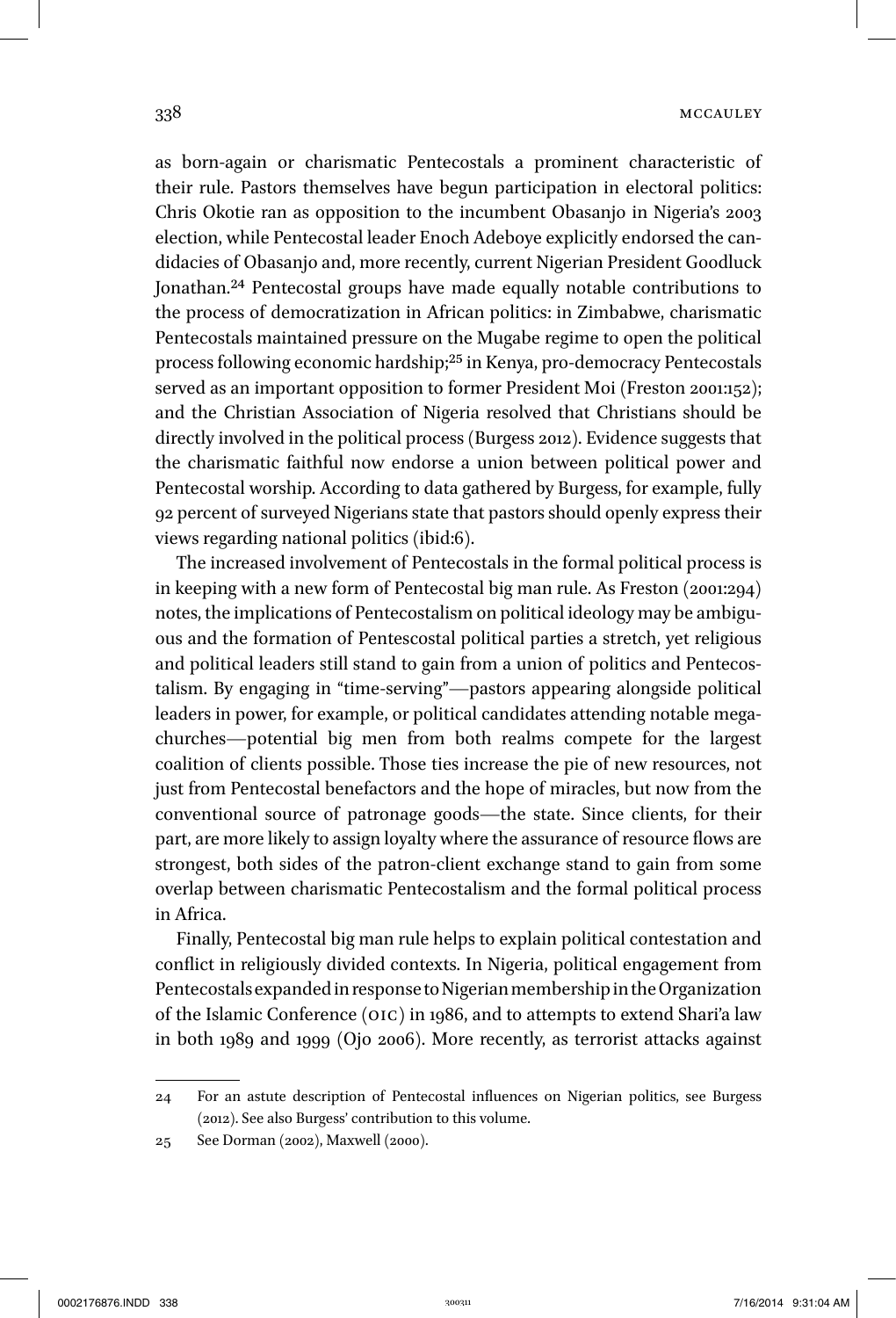churches have multiplied in the north of the country, charismatic Pentecostal leaders and church members have grown increasingly critical of Islam (Burgess 2012). In my own research, survey data suggests that charismatic Pentecostals and Muslims both tend to be more exclusive than other religionists in terms of membership expectations and social networks, increasing the grounds for misunderstanding, animosity, and competition between the two groups in political terms.26

These expressions of religious contestation can be viewed, in part, as a function of Pentecostal big man rule. Patrons in the charismatic Pentecostal movement face the tasks of accessing resources and of establishing broad legitimacy, as a means of signaling to potential clients their capacity to deliver those material resources. Particularly in states with divided religious populations, directly confronting Islam can generate leverage over the public sphere, and thus aid Pentecostal patrons, in these two endeavors. First, Pentecostal leaders might exploit or invoke Christian-Muslim tensions in order to appeal to wide audiences, thereby attracting mainline Christians, members of rival Pentecostal churches, and perhaps converts. Secondly, given the trends away from ethnic-based political patronage outlined above, Pentecostal patrons who control the public debate over Christian-Muslim differences may be better positioned to exploit new Pentecostal access to state resources. Of course, this aspect of Pentecostal big man rule might apply with special force only in contexts of religious polarization (such as Nigeria), and it does not take into account motivations for contestation from the Muslim side. It is nevertheless instructive to consider that the expansion of the charismatic Pentecostal movement in Africa has moved in lockstep with the expansion of political Islam in the region.

#### **Conclusion**

I have argued that the political impact of the charismatic Pentecostal movement in Africa can best be understood as a reorganization of the longstanding form of political distribution known as big man rule. In a context of shifting social values in African states, the combination of formal challenges to ethnic salience, continued weaknesses in state institutions, and urbanization has created both the need and the space for a new kind of patron-client exchange. Charismatic Pentecostalism fills the void with a payoff structure uniquely suited to the post-economic crisis needs of both patrons and clients.

<sup>26</sup> For more details, see McCauley (2013).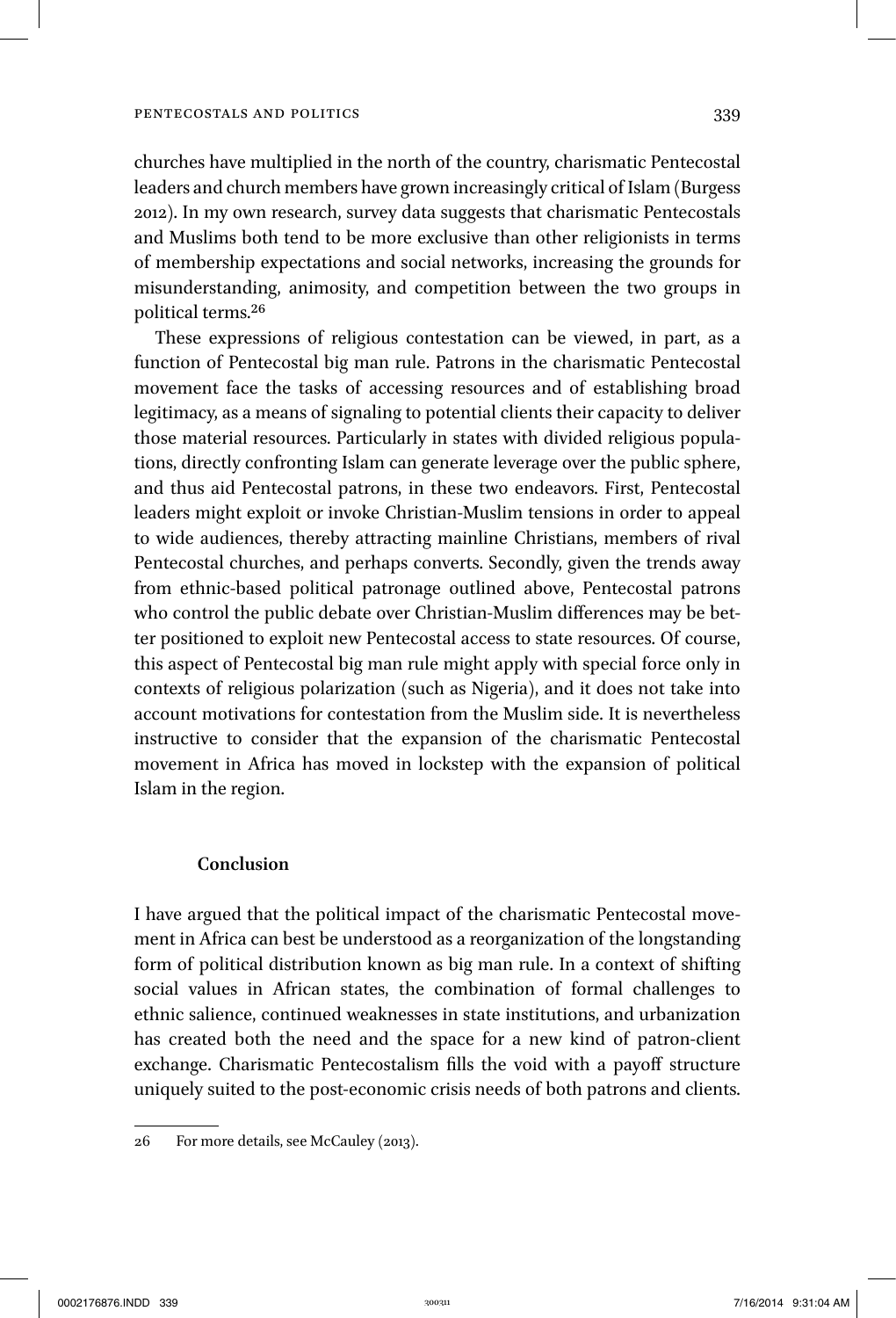Thus, Ghanaian and other African Pentecostals continue to rely on the informal institution of patron-client relationships to fulfill their expectations of direct material resources and personal allegiance. In place of traditional, kinship ties that bind patrons to clients, however, that bond is increasingly established through belief in the power of the Holy Spirit. For both organizational and psychological reasons, I have argued that the new Pentecostal movement serves as a better alternative to traditional big man rule than do the more established religious traditions in Africa.

The implications of this research are both theoretical and practical. From a theoretical perspective, the argument differs from literature suggesting a Weberian, Protestant work ethic as the explanation for charismatic Pentecostalism's success in Africa, though the proposed alternative is not simply one of occult economies of ritual sacrifice and messianic spirituality. Instead, resources and loyalty are exchanged with mutually beneficial intentions that allow both patrons and clients to delve into the spiritual while preserving the practical. Weberian as well as occult descriptions certainly find relevance to some networks within the wide variety of charismatic Pentecostal churches in Africa, yet the trends suggest a closer link to the informal political institution of big man rule than has previously been acknowledged. From a broader, practical perspective, the study highlights an ongoing shift away from the power of traditional leaders in Africa, and it introduces a new kind of informal political player—Pentecostal patrons—that may reshape the manner in which African politics is both studied and conducted. It also helps to explain why, though not inherently exploitative, the new Pentecostal movement faces important challenges from potentially deceptive or corrupt leaders with incentives to self-aggrandize or to offer impossible-to-meet promises.

The application of big man rule in the conventional, political sense to new Pentecostal networks is not without limitation. Foremost is the fact that, as noted above, resources for patronage in a Pentecostal context are not typically derived from the state. While that distinction undermines the relationship between conventional big man rule and Pentecostalism, the new patron-client relations of Christian revivalist movements still constitute a useful means for understanding how informal institutions are used to fill voids left by the state. Big man rule may apply best, nevertheless, to the new, charismatic Pentecostal churches rather than to the classical or denominational ones, and to those charismatic churches that prioritize the gifts of prosperity and material wellbeing over those focusing on deliverance and healing.

Furthermore, the potential for new Pentecostalism as an alternative to traditional big man rule can obviously extend only as far as its new converts allow. One cannot expect non-Pentecostals to engage in this particular form of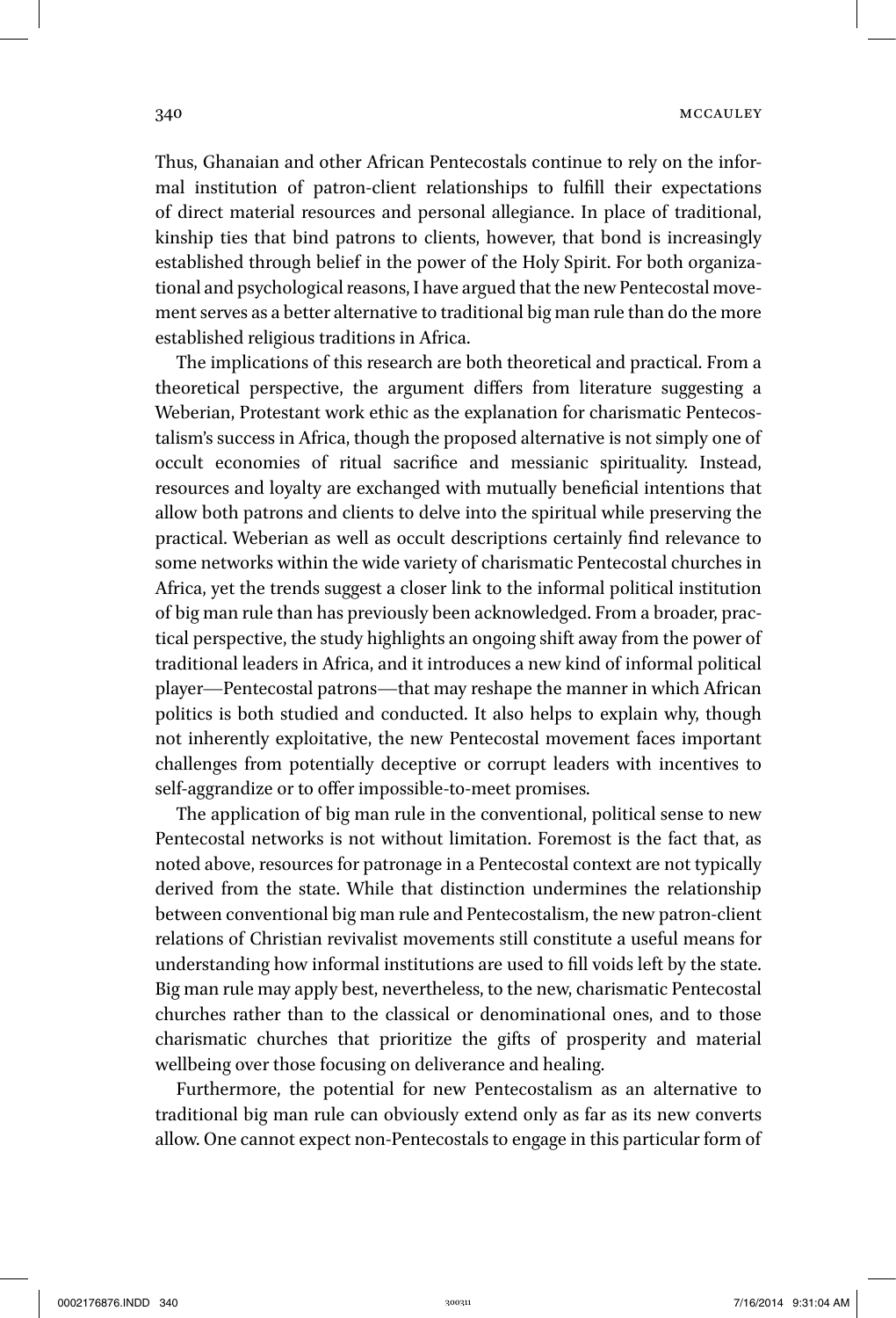patron-client exchange, so the scope of the argument is limited to members and potential members of the Pentecostal community. In that sense, this study suggests a complement to, rather than a complete substitute for, traditional big man rule. Nevertheless, as mainline Christian denominations and even some Muslim organizations begin to adopt elements of charismatic religious worship to keep pace with the expansion of the new Pentecostal movement,<sup>27</sup> religious forms of big man rule may become an increasingly common phenomenon in Africa. Finally, I have described Pentecostal big man rule as an informal institution of exchange that accounts for its otherwise limited formal political role. As political leaders of Pentecostal faith increasingly assert a union between their religion and politics, however, and as Pentecostal churches begin to formalize and publicize their positions on policy issues, a more formal political role for Pentecostalism may soon emerge.

# **Bibliography**

- Acemoglu, Daron, Johnson, Simon and Robinson, James A. 2001. The colonial origins of comparative development: an empirical investigation, *The American Economic Review* 91 (5):1369–1401.
- Adeboye, Olufunke. 2004. Pentecostal challenges in Africa and Latin America: a com-n Please check the unpaired quotation marks in the sentence 'and Brazil'. parative focus on Nigeria and Brazil', *Afrika Zamani* 11 & 12.
- Alence, Rod. 2004. Political institutions and developmental governance in sub-Saharan Africa, *Journal of Modern African Studies* 42 (2):163–187.
- Alpine, Robin and Pickett, James. 1993. *Agriculture, Liberalization, and Economic Growth in Ghana and Côte d'Ivoire*, 1960–1990. Paris OECD.
- Anderson, Allan. 2005. New African initiated Pentecostalism and charismatics in South Africa. *Journal of Religion in Africa* 35:66–92.
- Bates, Robert H. 1981. *Markets and States in Tropical Africa: The political Basis of Agricultural Policies*. Berkeley: University of California Press.
- —— . 1983. Modernization, ethnic competition, and the rationality of politics in contemporary Africa. In *State Versus Ethnic Claims: African Policy Dilemmas*, edited by D. Rothchild and V. Olorunsola. Boulder: Westview Press.
- Bayart, Jean Francois. 1993. *The State in Africa: The Politics of the Belly*. London: Longman Group.
- Bernan, Bruce J. 1998. Ethnicity, patronage and the African state: the politics of uncivil nationalism, *African Affairs* 97 (388):305–341.

<sup>27</sup> On changes within Islam in the region, see Olufunke Adeboye, (2004:154); on changes within mainline Christian churches, see Gifford (2004).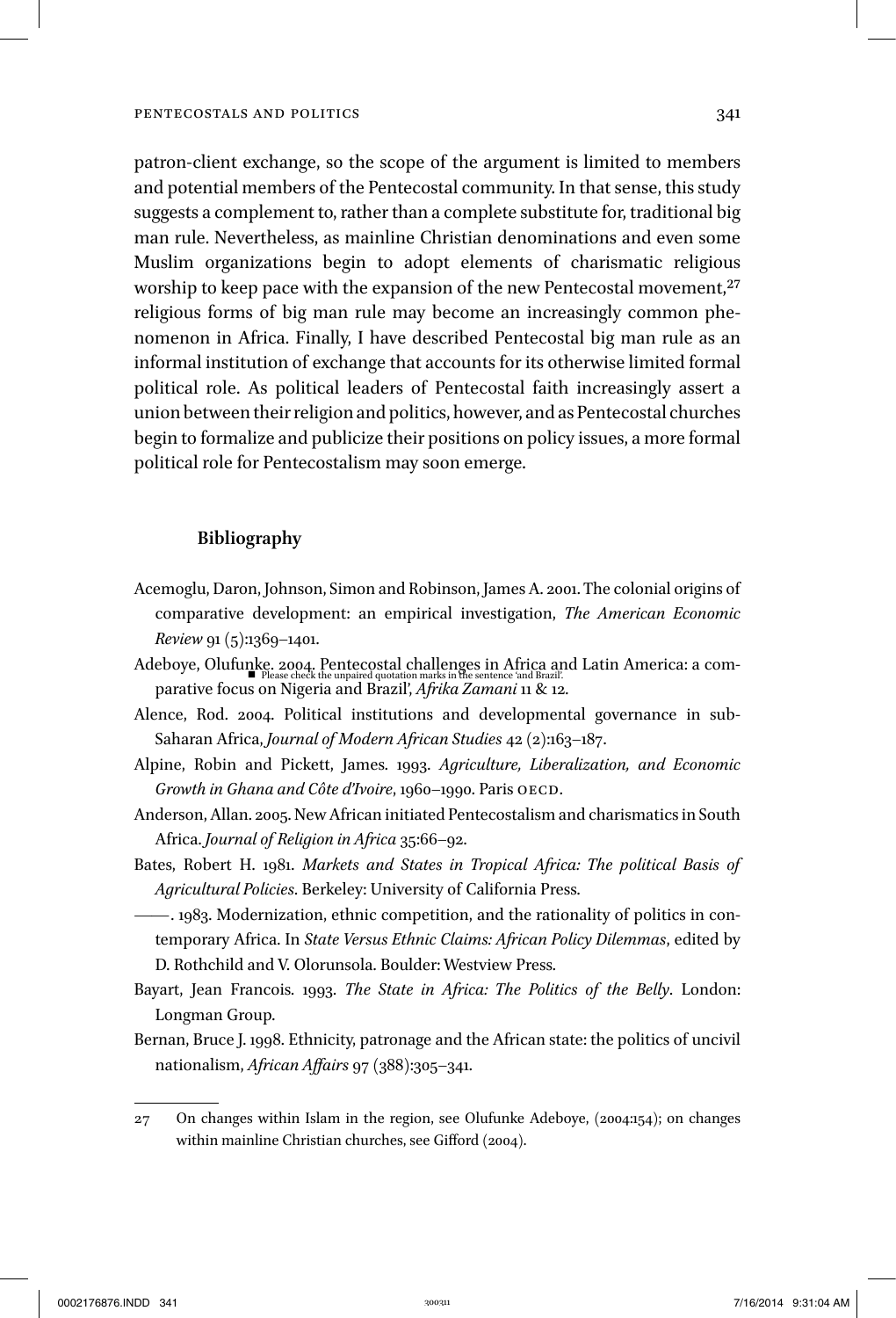- Boone, Catherine. 2007. Property and constitutional order: land tenure reform and the future of the African state, *African Affairs* 106 (425):557–586.
- Booth, David and Golooba-Mutebi, Frederick. 2012. Developmental patrimonialism? The case of Rwanda, *African Affairs* 111 (444):379–403.
- Burgess, Richard. 2012. *Nigerian Pentecostals and Political Culture: a Movement in Transition*, paper presented at the npcrc Conference, Abuja.
- Comaroff, Jean and Comaroff, John. 1999. Occult economies and the violence of abstraction: Notes from the South African Postcolony. *American Ethnologist* 26  $(2):279-303.$
- Cotula, Lorenzo (ed.) 2007. Changes in "Customary" Land Tenure Systems in Africa. Hertfordshire; iied.
- Daloz, Jean-Pascal. 2003. "Big men" in sub-Saharan Africa: how elites accumulate positions and resources, *Comparative Sociology* 2 (1):271–284.
- Dorman, Sara Rich. 2002. Rocking the boat?: church-ngos and democratization in Zimbabwe, *African Affairs*, 101 (402):75–92.
- Dowden, Richard. 2009. *Africa: Altered States, Ordinary Miracles*. New York: Public Affairs.
- Ekeh, Peter. 1975. Colonialism and the two publics in Africa: a theoretical statement, *Comparative Studies in Society and History* 17 (1):91–112.
- Ellis, Stephen and ter Haar, Gerrie. 1998. Religion and politics in sub-Saharan Africa, *Journal of Modern African Studies* 36 (2):175–201.
- Englebert, Pierre. 2009. *Africa: Unity, Sovereignty, Sorrow*. Boulder: Lynne Reinner.
- Freston, Paul. 2001. *Evangelicals and Politics in Asia, Africa and Latin America*. Cambridge: Cambridge University Press.
- Gifford, Paul. 1994. Some recent developments in African Christianity, *African Affairs* 93 (373):513–534.
- —— . 2004. *Ghana's New Christianity: Pentecostalism in a globalising African economy*. Bloomington: Indiana University Press.
- Gilsenan, Michael. 1977. Against patron-client relations. In *Patrons and Clients in Mediterranean Societies*, edited by Ernest Gellner and John Waterbury. London: Duckworth Press.
- Hechter, Michael and Opp, Karl-Dieter Opp (eds). 2001. *Social Norms*. New York: Russell Sage Press.
- Helmke, Gretchen and Levitsky, Steven. 2004. Informal institutions and comparative politics: a research agenda, *Perspectives on Politics* 2 (4):725–740.
- Herbst, Jeffrey. 2000. *States and Power in Africa*. Princeton: Princeton University Press.
- Hyden, Goran. 2006. *African Politics in Comparative Perspective. Cambridge: Cambridge University Press*.
- Jackson, Paul. 2007. Reshuffling an old deck of cards? The politics of local government reform in Sierra Leone, *African Affairs* 106 (422):95–111.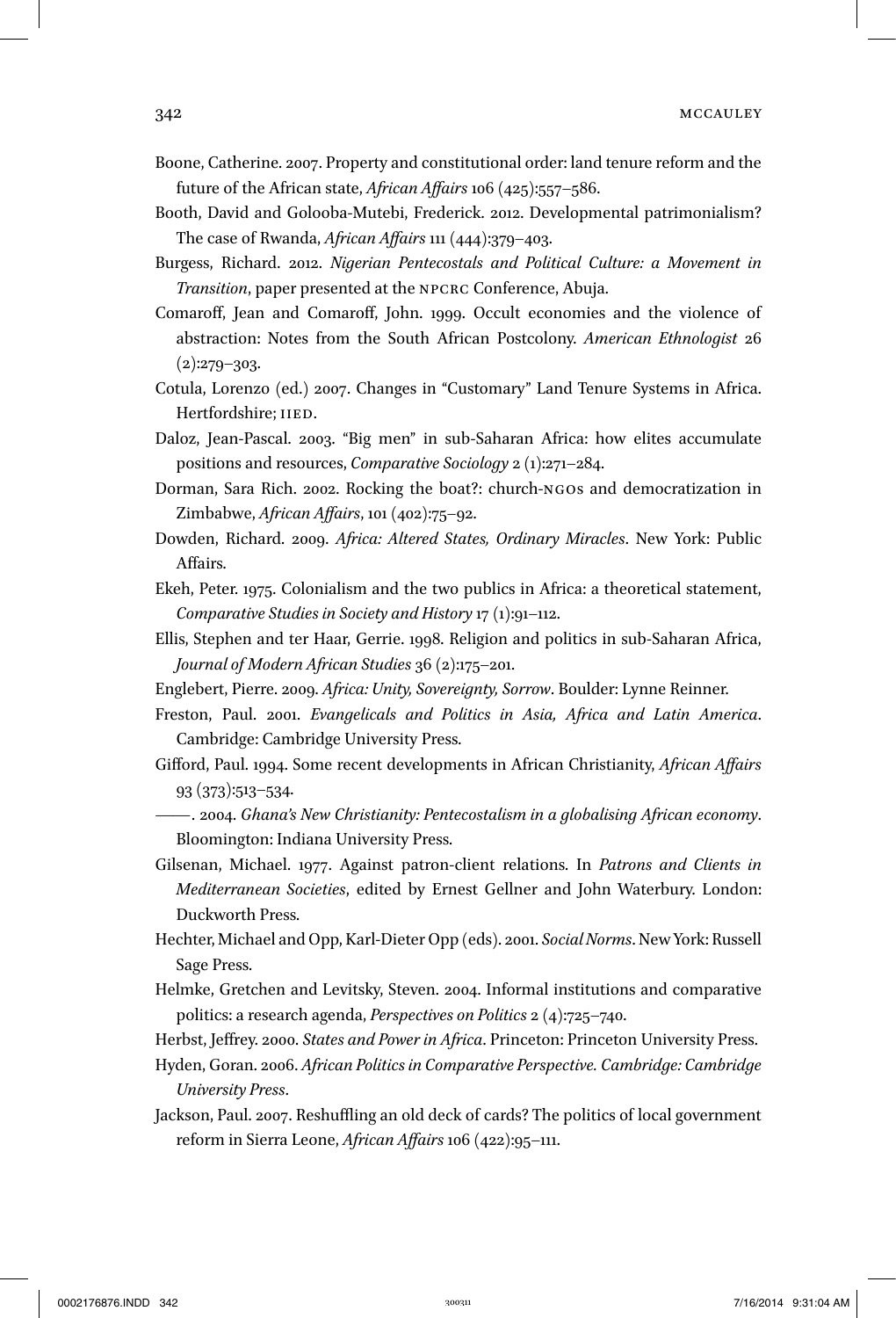- Jackson, Robert H. and Rosberg, Carl. 1982. *Personal rule in Black Africa*. Berkeley: University of California Press.
- Jones, Ben. 2005. The church in the village, the village in the church: pentecostalism in Teso, Uganda, *Cahiers d'etudes Africaines*, 178:497–517.
	- —— . 2011. Colonialism and civil war: religion and violence in East Africa. In: *The Blackwell Companion to Religion and Violence*, edited by A.R. Murphy. Blackwell: London.
- Joseph, Richard A. 1987. *Democracy and Prebendal Politics in Nigeria: The rise and fall of the Second Republic*. Cambridge: Cambridge University Press.
- Kalu, Ogbu. 2008. *African Pentecostalism: An introduction*. Oxford: Oxford University Press.
- Kessides, Christine. 2005. *The urban transition in sub-Saharan Africa: implications for economic growth and poverty reduction*. Working Paper No. 97, World Bank Transport and Urban Development Department.
- Lemarchand, René. 1972. Political Clientelism and Ethnicity in Tropical Africa: Competing Solidarities in Nation-Building.*The American Political Science Review* 66  $(1):68-90.$
- Lindberg, Staffan. 2007. Democracy and Elections in Africa. Baltimore: Johns Hopkins Press.
- Lindhardt, Martin. 2009. More than just money: the faith gospel and occult economies in contemporary Tanzania *Nova Religio: The Journal of Alternative and Emergent Religions* 13 (1) 41–67.

Marshall, Marshall. 1991. Power in the name of Jesus, *Review of African Political Economy* 52:21–37.

- —— . 1998. Mediating the global and local in Nigerian Pentecostalism, *Journal of Religion in Africa* 28 (3):278–315.
- —— . 2009. *Political Spiritualities: The Pentecostal Revolution in Nigeria Chicago*. University of Chicago Press.
- Maxwell, David. 1998. Delivered from the spirit of poverty? Pentecostalism, prosperity, and modernity in Zimbabwe. *Journal of Religion in Africa* 28 (3):350–373.
- —— . 2000. Catch the cockerel before dawn? Pentecostalism and politics in postcolonial Zimbabwe, *Africa: Journal of the International Africa Institute* 70 (2):249–277.
- McCauley, John F. 2013. Africa's New Big Man Rule? Pentecostalism and Patronage in Ghana, *African Affairs* 112 (446):1–21.
- Meagher, Kate. 2009. Trading on faith: religious movements and informal economic governance in Nigeria. *Journal of Modern African Studies* 47 (3):397–423.
- Meyer, Birgit. 1998. The Power of Money: Politics, Occult Forces and Pentecostalism in Ghana. *Africa Studies Review* 41 (3):15–37.
- Miller, Donald E. & Yamamori, Tetsunao. 2007. *Global Pentecostalism: The New Face of Christian Social Engagement*. Berkeley: University of California Press.